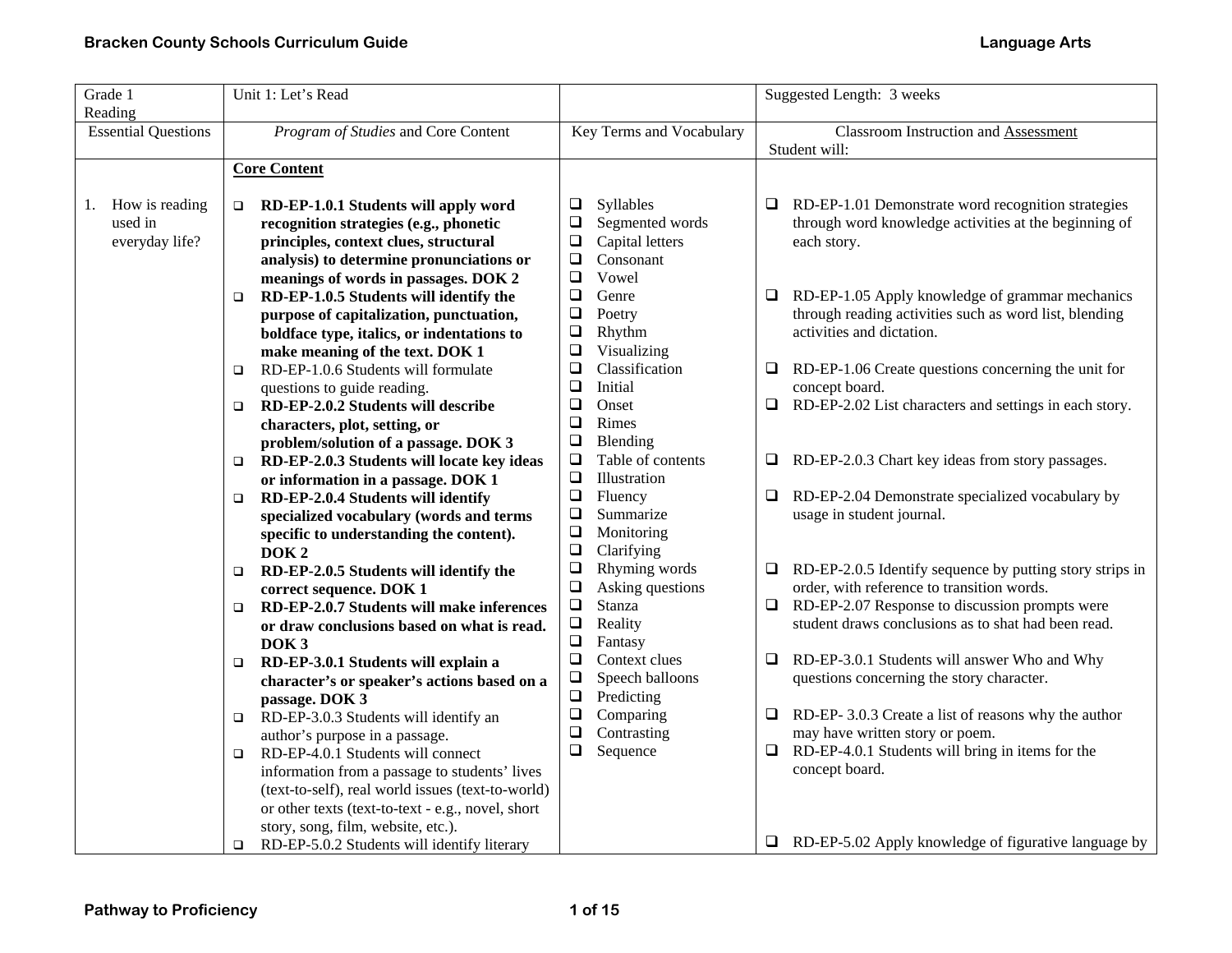| Grade 1                    | Unit 1: Let's Read                               |                          | Suggested Length: 3 weeks                           |
|----------------------------|--------------------------------------------------|--------------------------|-----------------------------------------------------|
| Reading                    |                                                  |                          |                                                     |
| <b>Essential Questions</b> | Program of Studies and Core Content              | Key Terms and Vocabulary | <b>Classroom Instruction and Assessment</b>         |
|                            |                                                  |                          | Student will:                                       |
|                            | devices such as foreshadowing, imagery, or       |                          | adding it to sentences outside of the story.        |
|                            | figurative language (similes and                 |                          |                                                     |
|                            | personification).                                |                          |                                                     |
|                            | RD-EP-5.0.3 Students will identify text          |                          | RD-EP-5.0.3 Students will locate table of contents, |
|                            | features (e.g., pictures, lists, charts, graphs, |                          | headings and pictures in story.                     |
|                            | tables of contents, indexes, glossaries,         |                          |                                                     |
|                            | captions, headings) to answer questions          |                          |                                                     |
|                            | about a passage. DOK 2                           |                          |                                                     |

| Grade 1<br>Reading                   | Unit 2: Animals                                                                                                                                                                                                                                                                                                                                                                                                                                                                                                                                                                |                                                                                                                                                                                                                                                                                                             | Suggested Length: 3 weeks                                                                                                                                                                                                                                                                                                                                                                    |
|--------------------------------------|--------------------------------------------------------------------------------------------------------------------------------------------------------------------------------------------------------------------------------------------------------------------------------------------------------------------------------------------------------------------------------------------------------------------------------------------------------------------------------------------------------------------------------------------------------------------------------|-------------------------------------------------------------------------------------------------------------------------------------------------------------------------------------------------------------------------------------------------------------------------------------------------------------|----------------------------------------------------------------------------------------------------------------------------------------------------------------------------------------------------------------------------------------------------------------------------------------------------------------------------------------------------------------------------------------------|
| <b>Essential Questions</b>           | Program of Studies and Core Content                                                                                                                                                                                                                                                                                                                                                                                                                                                                                                                                            | Key Terms and Vocabulary                                                                                                                                                                                                                                                                                    | <b>Classroom Instruction and Assessment</b><br>Student will:                                                                                                                                                                                                                                                                                                                                 |
|                                      | <b>Core Content</b>                                                                                                                                                                                                                                                                                                                                                                                                                                                                                                                                                            |                                                                                                                                                                                                                                                                                                             |                                                                                                                                                                                                                                                                                                                                                                                              |
| How can<br>animals be<br>classified? | RD-EP-1.0.1 Students will apply word<br>□<br>recognition strategies (e.g., phonetic<br>principles, context clues, structural<br>analysis) to determine pronunciations or<br>meanings of words in passages. DOK 2<br>RD-EP-1.0.2 Students will apply<br>$\Box$<br>knowledge of synonyms, antonyms, or<br>compound words for comprehension. DOK<br>RD-EP-1.0.5 Students will identify the<br>$\Box$<br>purpose of capitalization, punctuation,<br>boldface type, italics, or indentations to<br>make meaning of the text. DOK 1<br>RD-EP-1.0.6 Students will formulate<br>$\Box$ | Compare & Contrast<br>□<br>Clarifying<br>□<br>Summarizing<br>❏<br>Visualization<br>□<br>Monitoring<br>$\Box$<br>Drawing Conclusions<br>□<br>Predicting<br>$\Box$<br>Inferring<br>$\Box$<br>Synonyms<br>$\Box$<br>Antonyms<br>□<br>Cause & Effect<br>□<br>Sequencing<br>□<br>Fiction<br>□<br>Nonfiction<br>❏ | RD-EP-1.0.1 Students will use blending skills to read<br>⊔<br>list of specific sounds in words.<br>RD-EP-1.0.2 Demonstrate knowledge of antonyms and<br>⊔<br>compound words through word match game.<br>RD-EP-1.0.5 Locate capital letters, punctuation, bold<br>⊔<br>face type and indentation in the text.<br>RD-EP-1.0.6 Create questions for concept board<br>⊔<br>involving unit theme. |
|                                      | questions to guide reading.<br>RD-EP-2.0.1 Students will distinguish<br>$\Box$                                                                                                                                                                                                                                                                                                                                                                                                                                                                                                 | Author's Purpose<br>□<br>Main Idea<br>❏                                                                                                                                                                                                                                                                     | RD-EP-2.0.1 Organize a comparison chart to show<br>□<br>difference between fiction and non-fiction texts.                                                                                                                                                                                                                                                                                    |
|                                      | between fiction and non-fiction texts.<br>RD-EP-2.0.4 Students will identify<br>$\Box$<br>specialized vocabulary (words and terms                                                                                                                                                                                                                                                                                                                                                                                                                                              | Details<br>□<br>Imagery<br>□                                                                                                                                                                                                                                                                                | RD-EP-2.0.4 Demonstrate knowledge of vocabulary by<br>ч<br>drawing or writing in journals about the word.                                                                                                                                                                                                                                                                                    |
|                                      | specific to understanding the content).<br>DOK <sub>2</sub><br>RD-EP-2.0.7 Students will make inferences<br>$\Box$                                                                                                                                                                                                                                                                                                                                                                                                                                                             |                                                                                                                                                                                                                                                                                                             | RD-EP-2.0.7 Use clues and w-questions to make<br>⊔<br>conclusions about what is read.                                                                                                                                                                                                                                                                                                        |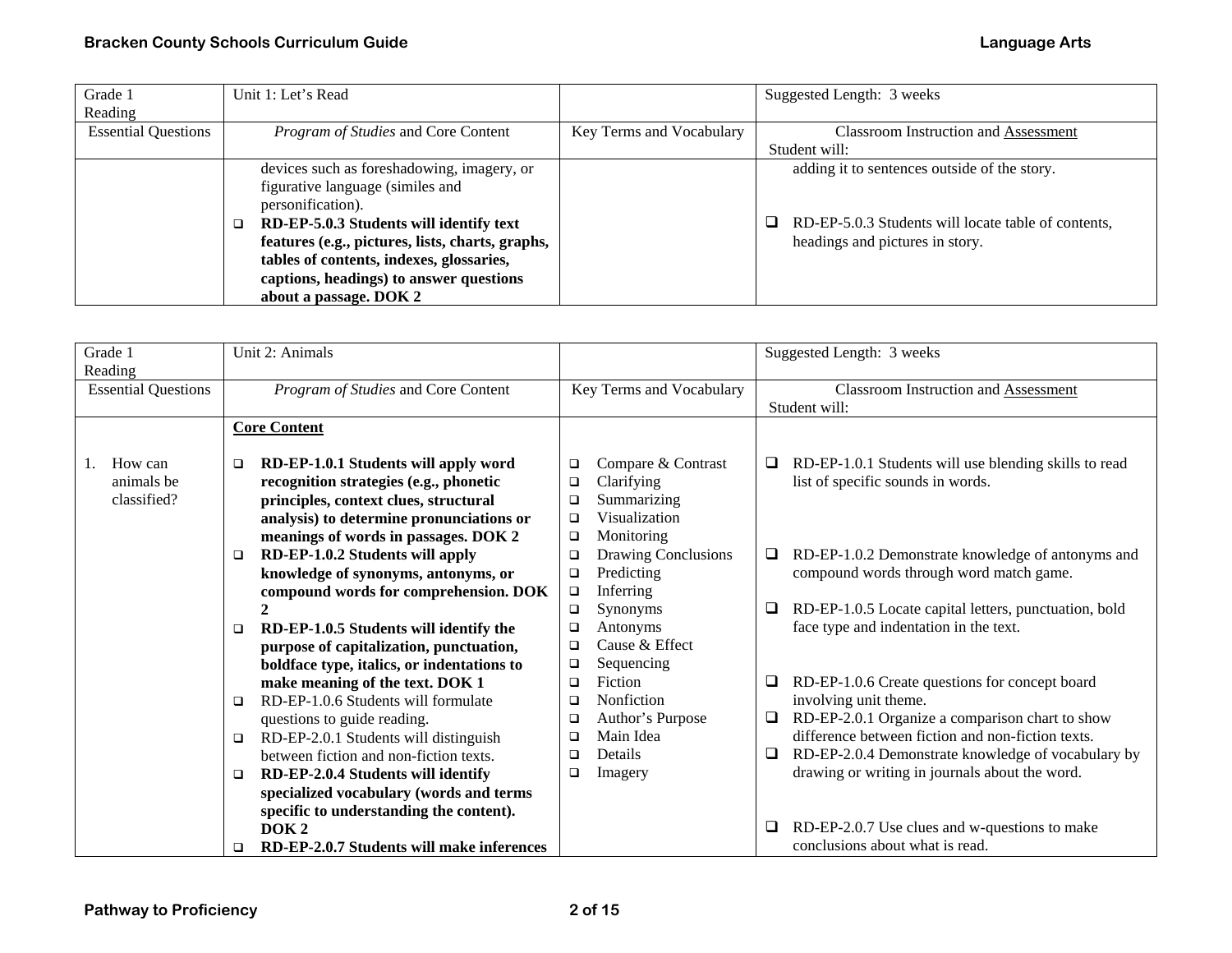| Grade 1                    | Unit 2: Animals                                   |                          | Suggested Length: 3 weeks                                    |
|----------------------------|---------------------------------------------------|--------------------------|--------------------------------------------------------------|
| Reading                    |                                                   |                          |                                                              |
| <b>Essential Questions</b> | Program of Studies and Core Content               | Key Terms and Vocabulary | <b>Classroom Instruction and Assessment</b>                  |
|                            |                                                   |                          | Student will:                                                |
|                            | or draw conclusions based on what is read.        |                          |                                                              |
|                            | DOK <sub>3</sub>                                  |                          | RD-EP-3.0.3 Create a list of reasons why the text may        |
|                            | RD-EP-3.0.3 Students will identify an<br>$\Box$   |                          | have been written.                                           |
|                            | author's purpose in a passage. DOK 2              |                          | RD-EP-3.0.4 Chart the main idea of the text and then<br>⊔    |
|                            | RD-EP-3.0.4 Students will identify main<br>□      |                          | determine supporting details.                                |
|                            | ideas or details that support them. DOK 3         |                          | RD-EP-4.0.1 Discuss student connections to story text.<br>0. |
|                            | RD-EP-4.0.1 Students will connect<br>□            |                          |                                                              |
|                            | information from a passage to students' lives     |                          |                                                              |
|                            | (text-to-self), real world issues (text-to-world) |                          |                                                              |
|                            | or other texts (text-to-text - e.g., novel, short |                          |                                                              |
|                            | story, song, film, website, etc.).                |                          | RD-EP-5.0.2 Demonstrate knowledge of imagery by<br>⊔         |
|                            | RD-EP-5.0.2 Students will identify literary<br>□  |                          | discussing personification usage in text.                    |
|                            | devices such as foreshadowing, imagery, or        |                          |                                                              |
|                            | figurative language (similes and                  |                          |                                                              |
|                            | personification).                                 |                          | RD-EP-5.0.3 Create charts of various animal<br>⊔             |
|                            | RD-EP-5.0.3 Students will identify text<br>$\Box$ |                          | characteristics and list of animal homes.                    |
|                            | features (e.g., pictures, lists, charts, graphs,  |                          |                                                              |
|                            | tables of contents, indexes, glossaries,          |                          |                                                              |
|                            | captions, headings) to answer questions           |                          |                                                              |
|                            | about a passage. DOK 2                            |                          | RD-EP-5.0.4 Create lists of animals features for<br>⊔        |
|                            | RD-EP-5.0.4 Students will identify the<br>$\Box$  |                          | comparison.                                                  |
|                            | organizational pattern, used (e.g., sequence,     |                          |                                                              |
|                            | cause and effect, or comparison and contrast)     |                          |                                                              |
|                            | to understand the passage.                        |                          |                                                              |

| Grade 1<br>Reading         | Unit 3: Things That Go                   |                                 | Suggested Length: 3 weeks                                 |
|----------------------------|------------------------------------------|---------------------------------|-----------------------------------------------------------|
| <b>Essential Questions</b> | Program of Studies and Core Content      | Key Terms and Vocabulary        | <b>Classroom Instruction and Assessment</b>               |
|                            |                                          |                                 | Student will:                                             |
|                            | <b>Core Content</b>                      |                                 |                                                           |
|                            |                                          |                                 |                                                           |
|                            | RD-EP-1.0.1 Students will apply word     | <b>Figurative Language</b><br>⊔ | RD-EP-1.0.1 Demonstrate use of phonetic awareness to<br>□ |
|                            | recognition strategies (e.g., phonetic   | Summarizing                     | read words using specific sound.                          |
| What are the               | principles, context clues, structural    | Sequencing                      |                                                           |
| various types of           | analysis) to determine pronunciations or | Compare & Contrast<br>⊔         |                                                           |
| transportation?            | meanings of words in passages. DOK 2     | Monitoring $&$                  |                                                           |
|                            | RD-EP-1.0.2 Students will apply          | Clarifying                      | RD-EP-1.0.2 Determine words that could be replaced        |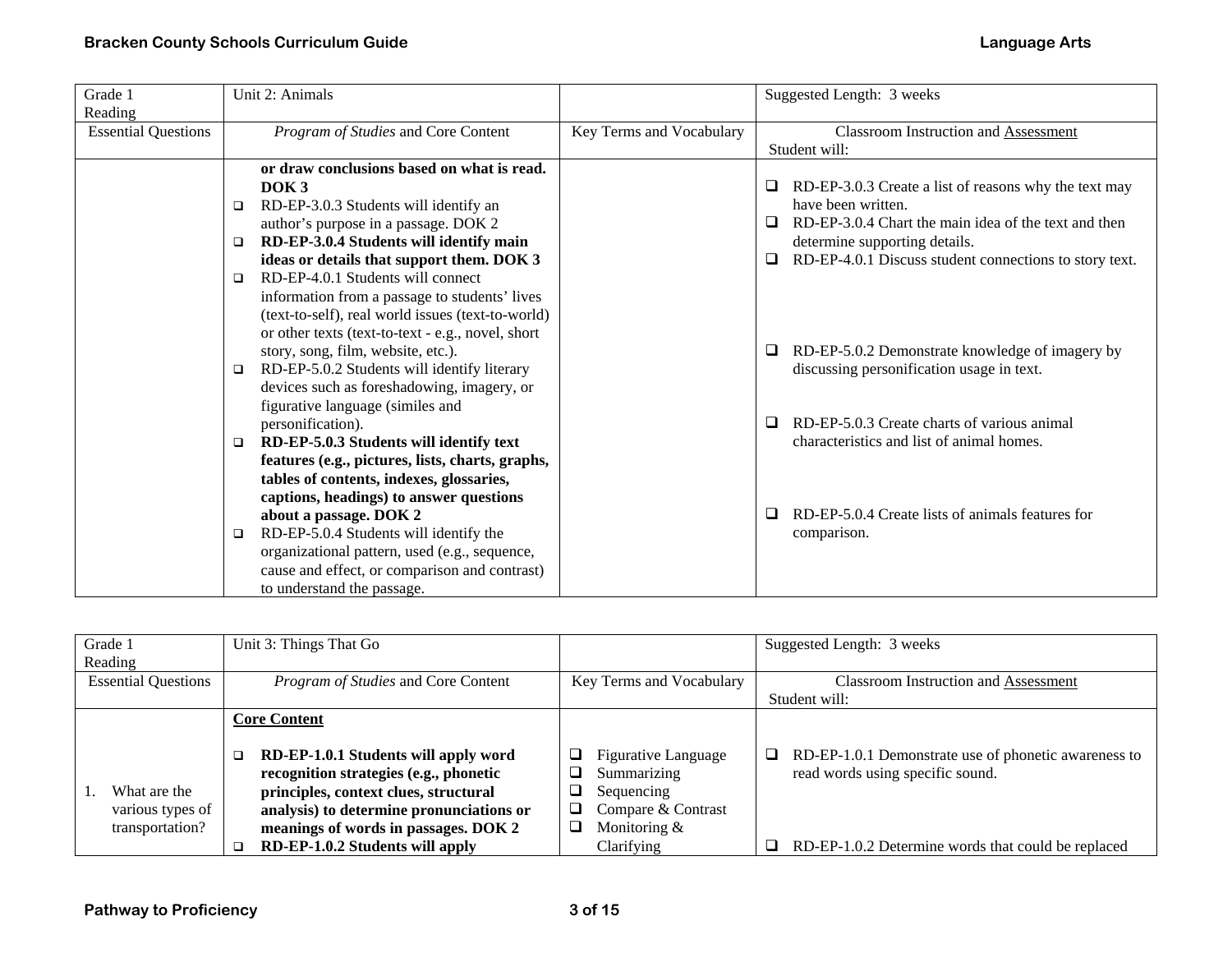| Grade 1                    | Unit 3: Things That Go                                                           |                                              | Suggested Length: 3 weeks                                         |  |  |
|----------------------------|----------------------------------------------------------------------------------|----------------------------------------------|-------------------------------------------------------------------|--|--|
| Reading                    |                                                                                  |                                              |                                                                   |  |  |
| <b>Essential Questions</b> | Program of Studies and Core Content                                              | Key Terms and Vocabulary                     | <b>Classroom Instruction and Assessment</b>                       |  |  |
|                            |                                                                                  | Main Idea                                    | Student will:                                                     |  |  |
|                            | knowledge of synonyms, antonyms, or                                              | $\Box$<br>$\Box$                             | with another word of the same meaning.                            |  |  |
|                            | compound words for comprehension. DOK                                            | Details<br>$\Box$                            |                                                                   |  |  |
|                            | $\boldsymbol{2}$                                                                 | Predicting<br>$\Box$                         | $\Box$ RD-EP-1.0.4 Apply prefixes to words and relate how         |  |  |
|                            | RD-EP-1.0.4 Students will apply the<br>$\Box$                                    | Visualizing<br>Drawing Conclusions<br>$\Box$ | that changes to the root word. Use new word in                    |  |  |
|                            | meanings of common prefixes or suffixes to<br>comprehend unfamiliar words. DOK 2 | $\Box$<br>Cause & Effect                     | sentence.                                                         |  |  |
|                            | RD-EP-1.0.5 Students will identify the<br>$\Box$                                 | $\Box$<br>Prefix                             | RD-EP-1.0.5 Locate capitals, punctuation and bold face<br>⊔       |  |  |
|                            | purpose of capitalization, punctuation,                                          | $\Box$<br>Suffix                             | type in text.                                                     |  |  |
|                            | boldface type, italics, or indentations to                                       | ❏<br>Compound Word                           |                                                                   |  |  |
|                            | make meaning of the text. DOK 1                                                  | $\Box$<br>Fiction                            |                                                                   |  |  |
|                            | RD-EP-1.0.6 Students will formulate<br>$\Box$                                    | ❏<br>Nonfiction                              | $\Box$ RD-EP-1.0.6 Demonstrate knowledge of question              |  |  |
|                            | questions to guide reading.                                                      | ❏<br>Inferences                              | writing by creating question for the text.                        |  |  |
|                            | RD-EP-2.0.1 Students will distinguish<br>$\Box$                                  | ❏<br>Author's Purpose                        | $\Box$<br>RD-EP-2.0.1 Create list of fiction and non-fiction text |  |  |
|                            | between fiction and non-fiction texts.                                           | $\Box$<br>Imagery                            | for unit.                                                         |  |  |
|                            | RD-EP-2.0.3 Students will locate key ideas<br>$\Box$                             |                                              | $\Box$<br>RD-EP-2.0.3 Identify key ideas in passages using w-     |  |  |
|                            | or information in a passage. DOK 1                                               |                                              | questions.                                                        |  |  |
|                            | RD-EP-2.0.4 Students will identify<br>$\Box$                                     |                                              | $\Box$ RD-EP-2.0.4 Demonstrate knowledge of vocabulary            |  |  |
|                            | specialized vocabulary (words and terms                                          |                                              | words by drawing or writing in journals about the word.           |  |  |
|                            | specific to understanding the content).                                          |                                              |                                                                   |  |  |
|                            | DOK <sub>2</sub>                                                                 |                                              |                                                                   |  |  |
|                            | RD-EP-2.0.7 Students will make inferences<br>$\Box$                              |                                              | RD-EP-2.0.7 Develop w-questions to help make<br>⊔                 |  |  |
|                            | or draw conclusions based on what is read.                                       |                                              | conclusions about the text.                                       |  |  |
|                            | DOK <sub>3</sub>                                                                 |                                              |                                                                   |  |  |
|                            | RD-EP-3.0.3 Students will identify an<br>$\Box$                                  |                                              | $\Box$ RD-EP-3.0.3 Locate passages within text that would         |  |  |
|                            | author's purpose in a passage.                                                   |                                              | support the author's purpose.                                     |  |  |
|                            | RD-EP-4.0.1 Students will connect<br>$\Box$                                      |                                              | RD-EP-4.0.1 Discussion within the classroom about<br>$\Box$       |  |  |
|                            | information from a passage to students' lives                                    |                                              | real-life situations to help make a connection to the text.       |  |  |
|                            | (text-to-self), real world issues (text-to-world)                                |                                              |                                                                   |  |  |
|                            | or other texts (text-to-text - e.g., novel, short                                |                                              |                                                                   |  |  |
|                            | story, song, film, website, etc.).                                               |                                              |                                                                   |  |  |
|                            | RD-EP-5.0.2 Students will identify literary<br>$\Box$                            |                                              | RD-EP-5.0.2 Demonstrate knowledge of personification<br>$\Box$    |  |  |
|                            | devices such as foreshadowing, imagery, or                                       |                                              | by relating to the usage in the text.                             |  |  |
|                            | figurative language (similes and                                                 |                                              |                                                                   |  |  |
|                            | personification).                                                                |                                              |                                                                   |  |  |
|                            | RD-EP-5.0.3 Students will identify text<br>$\Box$                                |                                              | RD-EP-5.0.3 Demonstrate knowledge of lists and charts<br>$\Box$   |  |  |
|                            | features (e.g., pictures, lists, charts, graphs,                                 |                                              | by creating a classification chart of the types of                |  |  |
|                            | tables of contents, indexes, glossaries,                                         |                                              | transportation.                                                   |  |  |
|                            | captions, headings) to answer questions                                          |                                              |                                                                   |  |  |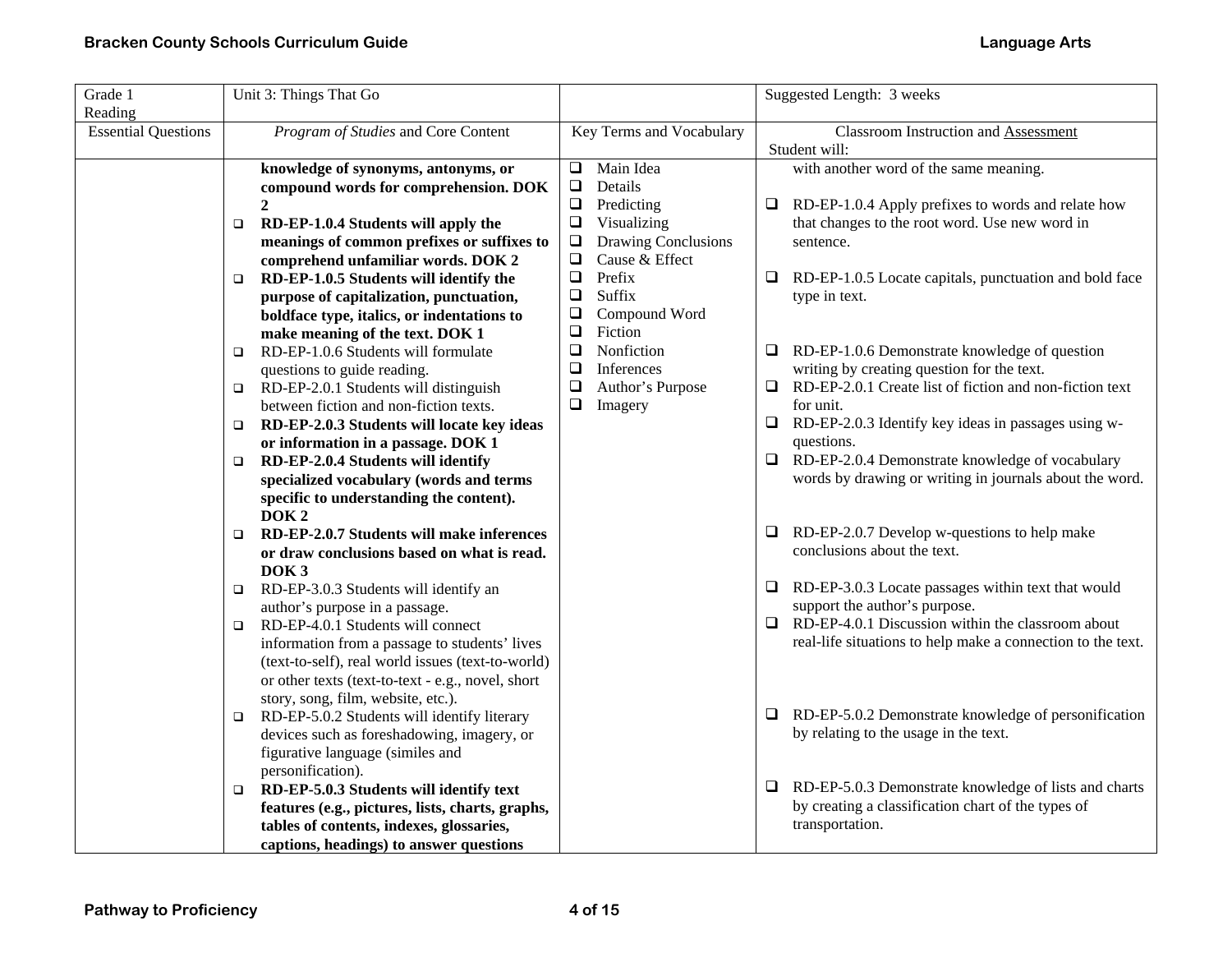| Grade 1                    | Unit 3: Things That Go                        |                          | Suggested Length: 3 weeks                           |
|----------------------------|-----------------------------------------------|--------------------------|-----------------------------------------------------|
| Reading                    |                                               |                          |                                                     |
| <b>Essential Questions</b> | <i>Program of Studies</i> and Core Content    | Key Terms and Vocabulary | <b>Classroom Instruction and Assessment</b>         |
|                            |                                               |                          | Student will:                                       |
|                            | about a passage. DOK 2                        |                          |                                                     |
|                            | RD-EP-5.0.4 Students will identify the        |                          | $\Box$ RD-EP-5.0.4 Apply knowledge of sequencing by |
|                            | organizational pattern, used (e.g., sequence, |                          | ordering the text.                                  |
|                            | cause and effect, or comparison and contrast) |                          |                                                     |
|                            | to understand the passage.                    |                          |                                                     |

| Grade 1<br>Reading                                         |                  | Unit 4: Our Neighborhood at Work                                                                                                                                    |                                      |                                                                       |         | Suggested Length: 3 weeks                                                                                                      |
|------------------------------------------------------------|------------------|---------------------------------------------------------------------------------------------------------------------------------------------------------------------|--------------------------------------|-----------------------------------------------------------------------|---------|--------------------------------------------------------------------------------------------------------------------------------|
| <b>Essential Questions</b>                                 |                  | Program of Studies and Core Content                                                                                                                                 |                                      | Key Terms and Vocabulary                                              |         | <b>Classroom Instruction and Assessment</b><br>Student will:                                                                   |
|                                                            |                  | <b>Core Content</b>                                                                                                                                                 |                                      |                                                                       |         |                                                                                                                                |
| Who are the<br>people in our<br>community that<br>help us? | $\Box$           | RD-EP-1.0.1 Students will apply word<br>recognition strategies (e.g., phonetic<br>principles, context clues, structural<br>analysis) to determine pronunciations or | $\Box$<br>$\Box$<br>$\Box$           | Predicting<br>Monitoring &<br>Clarifying<br>Visualizing               | ⊔       | RD-EP-1.0.1 Demonstrate use of phonetic awareness to<br>read words using specific sounds.                                      |
|                                                            | $\Box$           | meanings of words in passages. DOK 2<br>RD-EP-1.0.2 Students will apply<br>knowledge of synonyms, antonyms, or<br>compound words for comprehension. DOK             | $\Box$<br>$\Box$<br>$\Box$           | Summarizing<br>Drawing Conclusions<br>Classifying $&$<br>Categorizing | ⊔       | RD-EP-1.0.2 Apply knowledge of compound words by<br>locating them in the text.                                                 |
|                                                            | $\Box$           | $\mathbf{2}$<br>RD-EP-1.0.5 Students will identify the<br>purpose of capitalization, punctuation,<br>boldface type, italics, or indentations to                     | $\Box$<br>$\Box$<br>$\Box$<br>$\Box$ | Main Idea<br>Details<br>Synonyms<br>Antonyms                          | ⊔       | RD-EP-1.0.5 Locate capital letters, punctuation, bold<br>face type and indentations in the text.                               |
|                                                            | $\Box$           | make meaning of the text. DOK 1<br>RD-EP-1.0.6 Students will formulate<br>questions to guide reading.                                                               | $\Box$<br>$\Box$<br>$\Box$           | Compound Word<br>Fiction<br>Nonfiction                                | Q.<br>❏ | RD-EP-1.0.6 Develop questions for concept board<br>involving unit theme.<br>RD-EP-2.0.1 Determine the qualities that make up a |
|                                                            | $\Box$<br>$\Box$ | RD-EP-2.0.1 Students will distinguish<br>between fiction and non-fiction texts.<br>RD-EP-2.0.3 Students will locate key ideas                                       | $\Box$<br>$\Box$<br>$\Box$           | Sequencing<br>Author's Purpose<br>Imagery                             | ⊔       | non-fiction text.<br>RD-EP-2.0.3 Identify key ideas in passages using w-<br>questions.                                         |
|                                                            | $\Box$           | or information in a passage. DOK 2<br>RD-EP-2.0.4 Students will identify<br>specialized vocabulary (words and terms<br>specific to understanding the content).      |                                      |                                                                       | $\Box$  | RD-EP-2.0.4 Demonstrate knowledge of vocabulary<br>words by drawing or writing in journals about the word.                     |
|                                                            | □                | DOK <sub>2</sub><br>RD-EP-2.0.7 Students will make inferences<br>or draw conclusions based on what is read.                                                         |                                      |                                                                       | ❏       | RD-EP-2.0.7 Develop w-questions to help make<br>conclusions about the text.                                                    |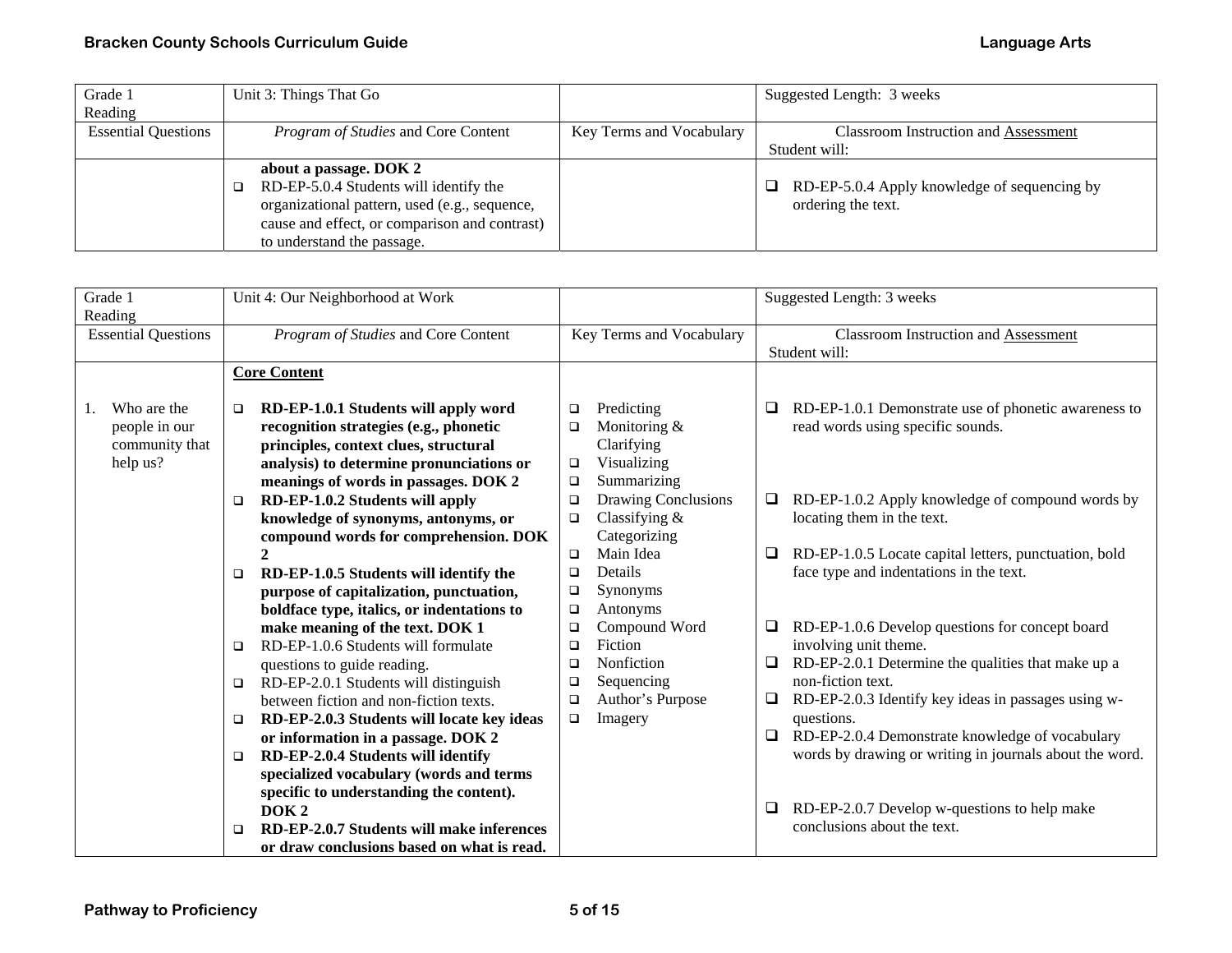| Grade 1                    | Unit 4: Our Neighborhood at Work                  |                          | Suggested Length: 3 weeks                                   |
|----------------------------|---------------------------------------------------|--------------------------|-------------------------------------------------------------|
| Reading                    |                                                   |                          |                                                             |
| <b>Essential Questions</b> | Program of Studies and Core Content               | Key Terms and Vocabulary | Classroom Instruction and Assessment                        |
|                            |                                                   |                          | Student will:                                               |
|                            | DOK <sub>3</sub>                                  |                          | RD-EP-3.0.3 Locate passages within text that would          |
|                            | RD-EP-3.0.3 Students will identify an<br>$\Box$   |                          | support the author's purpose.                               |
|                            | author's purpose in a passage.                    |                          | RD-EP-3.0.4 Develop chart were Main Idea and<br>❏           |
|                            | RD-EP-3.0.4 Students will identify main<br>□      |                          | supporting details are listed.                              |
|                            | ideas or details that support them. DOK 3         |                          | RD-EP-4.0.1 Discussion within the classroom about<br>□      |
|                            | RD-EP-4.0.1 Students will connect<br>◻            |                          | real-life situations to help make a connection to the text. |
|                            | information from a passage to students' lives     |                          |                                                             |
|                            | (text-to-self), real world issues (text-to-world) |                          |                                                             |
|                            | or other texts (text-to-text - e.g., novel, short |                          |                                                             |
|                            | story, song, film, website, etc.).                |                          | RD-EP-5.0.2 Display knowledge of imagery through<br>u       |
|                            | RD-EP-5.0.2 Students will identify literary<br>□  |                          | pictures and word usage.                                    |
|                            | devices such as foreshadowing, imagery, or        |                          |                                                             |
|                            | figurative language (i.e., similes and            |                          |                                                             |
|                            | personification).                                 |                          | RD-EP-5.0.3 Locate headings of text using decodables.<br>⊔  |
|                            | RD-EP-5.0.3 Students will identify text<br>□      |                          |                                                             |
|                            | features (e.g., pictures, lists, charts, graphs,  |                          |                                                             |
|                            | tables of contents, indexes, glossaries,          |                          |                                                             |
|                            | captions, headings) to answer questions           |                          |                                                             |
|                            | about a passage. DOK 2                            |                          |                                                             |

| Grade 1                    |   | Unit 5: Weather                            |   |                          |   | Suggested Length: 3 weeks                             |
|----------------------------|---|--------------------------------------------|---|--------------------------|---|-------------------------------------------------------|
| Reading                    |   |                                            |   |                          |   |                                                       |
| <b>Essential Questions</b> |   | Program of Studies and Core Content        |   | Key Terms and Vocabulary |   | <b>Classroom Instruction and Assessment</b>           |
|                            |   |                                            |   |                          |   | Student will:                                         |
|                            |   | <b>Core Content</b>                        |   |                          |   |                                                       |
|                            |   |                                            |   |                          |   |                                                       |
| What are the               | □ | RD-EP-1.0.1 Students will apply word       | □ | Monitoring $&$           | ⊔ | RD-EP-1.0.1 Demonstrate word recognition strategies   |
| different types            |   | recognition strategies (e.g., phonetic     |   | Clarifying               |   | through word knowledge activities at the beginning of |
| of weather?                |   | principles, context clues, structural      | □ | Main Idea                |   | each story.                                           |
|                            |   | analysis) to determine pronunciations or   | □ | <b>Details</b>           |   |                                                       |
|                            |   | meanings of words in passages. DOK 2       | □ | Visualizing              |   |                                                       |
|                            | □ | RD-EP-1.0.2 Students will apply            | □ | Compare & Contrast       | ❏ | RD-EP-1.0.2 Complete the antonym match game.          |
|                            |   | knowledge of synonyms, antonyms, or        | □ | Cause & Effect           |   |                                                       |
|                            |   | compound words for comprehension. DOK      | ❏ | Summarizing              |   |                                                       |
|                            |   |                                            | □ | Predicting               | Q | RD-EP-1.0.4 Apply suffixes to words and relate how    |
|                            | □ | RD-EP-1.0.4 Students will apply the        | ❏ | Sequencing               |   | that changes to the root word. Use new word in a      |
|                            |   | meanings of common prefixes or suffixes to | ◻ | Compound Words           |   | sentence.                                             |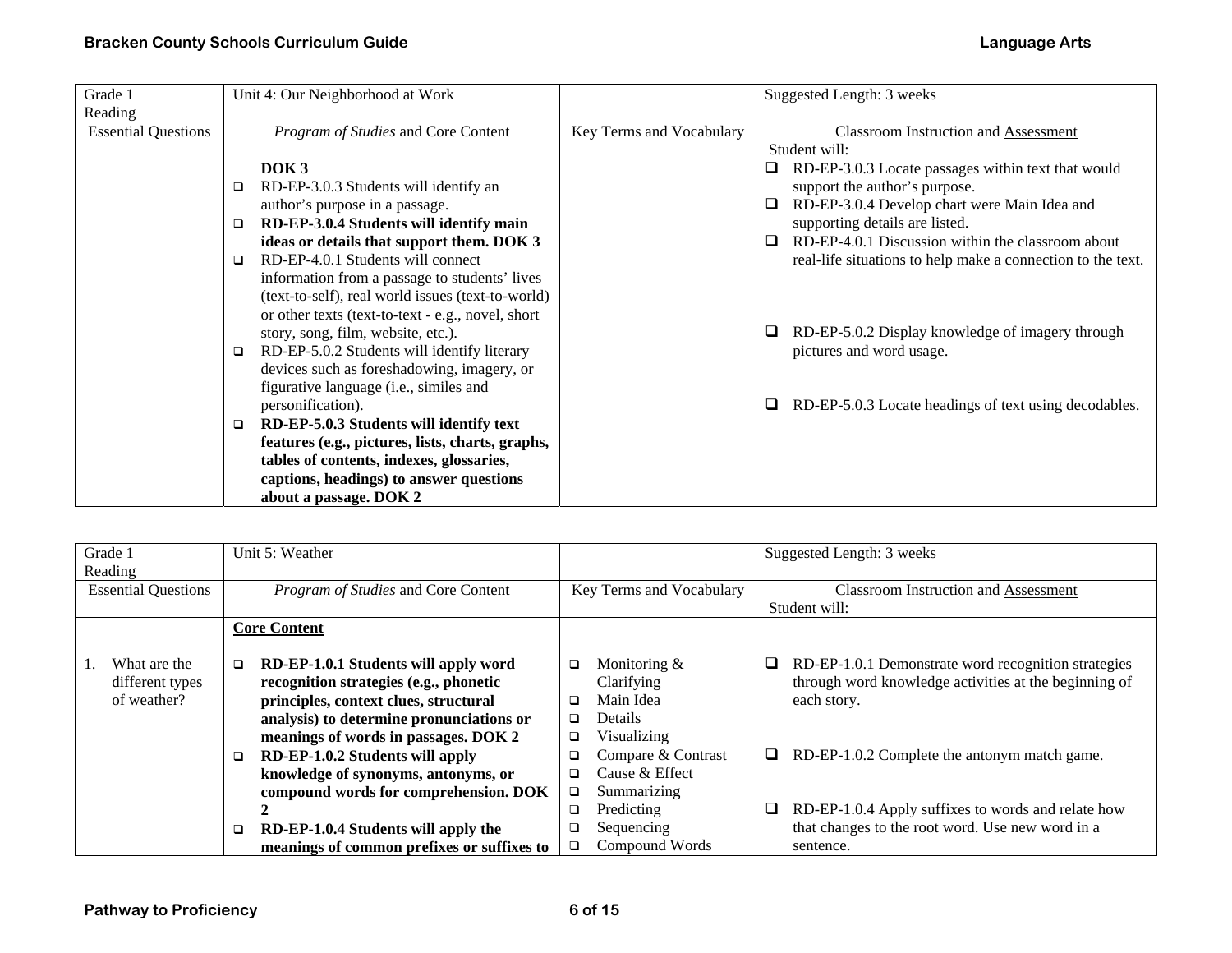| Grade 1                               | Unit 5: Weather                                                                                       |                            | Suggested Length: 3 weeks                                                  |
|---------------------------------------|-------------------------------------------------------------------------------------------------------|----------------------------|----------------------------------------------------------------------------|
| Reading<br><b>Essential Questions</b> | Program of Studies and Core Content                                                                   | Key Terms and Vocabulary   | <b>Classroom Instruction and Assessment</b>                                |
|                                       |                                                                                                       |                            | Student will:                                                              |
|                                       | comprehend unfamiliar words. DOK 2                                                                    | Prefix<br>$\Box$           | $\Box$ RD-EP-1.0.5 Locate and explain usage of exclamation                 |
|                                       | RD-EP-1.0.5 Students will identify the<br>$\Box$                                                      | Suffix<br>$\Box$           | points in text.                                                            |
|                                       | purpose of capitalization, punctuation,                                                               | Fiction<br>$\Box$          |                                                                            |
|                                       | boldface type, italics, or indentations to                                                            | Nonfiction<br>$\Box$       |                                                                            |
|                                       | make meaning of the text. DOK 1                                                                       | Author's Purpose<br>$\Box$ | RD-EP-1.0.6 Develop questions about weather's effect<br>❏                  |
|                                       | RD-EP-1.0.6 Students will formulate<br>$\Box$                                                         | $\Box$<br>Imagery          | on us.                                                                     |
|                                       | questions to guide reading.                                                                           |                            | $\Box$<br>RD-EP-2.0.1 Determine if stories are non-fiction by              |
|                                       | RD-EP-2.0.1 Students will distinguish<br>$\Box$                                                       |                            | listing facts in the text.                                                 |
|                                       | between fiction and non-fiction texts.                                                                |                            | RD-EP-2.0.3 List key ideas for each text.<br>$\Box$                        |
|                                       | RD-EP-2.0.3 Students will locate key ideas<br>□                                                       |                            |                                                                            |
|                                       | or information in a passage. DOK 2                                                                    |                            | □<br>RD-EP-2.0.4 Create vocabulary book using weather                      |
|                                       | RD-EP-2.0.4 Students will identify<br>$\Box$                                                          |                            | terms.                                                                     |
|                                       | specialized vocabulary (words and terms                                                               |                            |                                                                            |
|                                       | specific to understanding the content).<br>DOK <sub>2</sub>                                           |                            |                                                                            |
|                                       | RD-EP-2.0.5 Students will Identify the                                                                |                            | $\Box$ RD-EP-2.0.5 Develop a sequence from the text for a<br>thunderstorm. |
|                                       | $\Box$<br>correct sequence. DOK 1                                                                     |                            | RD-EP-2.0.7 List conclusions about how various types<br>⊔                  |
|                                       | RD-EP-2.0.7 Students will make inferences<br>□                                                        |                            | of weather affect people.                                                  |
|                                       | or draw conclusions based on what is read.                                                            |                            |                                                                            |
|                                       | DOK <sub>3</sub>                                                                                      |                            | $\Box$ RD-EP-3.0.3 Determine author's purpose in non-fiction               |
|                                       | RD-EP-3.0.3 Students will identify an<br>$\Box$                                                       |                            | is to inform reader.                                                       |
|                                       | author's purpose in a passage.                                                                        |                            | $\Box$ RD-EP-3.0.4 Involve students in a detail search for                 |
|                                       | RD-EP-3.0.4 Students will identify main<br>$\Box$                                                     |                            | important facts.                                                           |
|                                       | ideas or details that support them. DOK 3                                                             |                            | $\Box$ RD-EP-4.0.1 Create a personal weather text.                         |
|                                       | RD-EP-4.0.1 Students will connect<br>$\Box$                                                           |                            |                                                                            |
|                                       | information from a passage to students' lives                                                         |                            |                                                                            |
|                                       | (text-to-self), real world issues (text-to-world)                                                     |                            |                                                                            |
|                                       | or other texts (text-to-text - e.g., novel, short                                                     |                            |                                                                            |
|                                       | story, song, film, website, etc.).                                                                    |                            | RD-EP-5.0.2 Demonstrate use of adjectives to describe<br>❏.                |
|                                       | RD-EP-5.0.2 Students will identify literary<br>□                                                      |                            | various weather pictures.                                                  |
|                                       | devices such as foreshadowing, imagery, or                                                            |                            |                                                                            |
|                                       | figurative language (i.e., similes and                                                                |                            | $\Box$                                                                     |
|                                       | personification).                                                                                     |                            | RD-EP-5.0.3 Categorize weather pictures according to<br>types of events.   |
|                                       | RD-EP-5.0.3 Students will identify text<br>$\Box$<br>features (e.g., pictures, lists, charts, graphs, |                            |                                                                            |
|                                       | tables of contents, indexes, glossaries,                                                              |                            |                                                                            |
|                                       | captions, headings) to answer questions                                                               |                            |                                                                            |
|                                       | about a passage. DOK 2                                                                                |                            | $\Box$ RD-EP-5.0.4 Develop a chart of cause and effect for                 |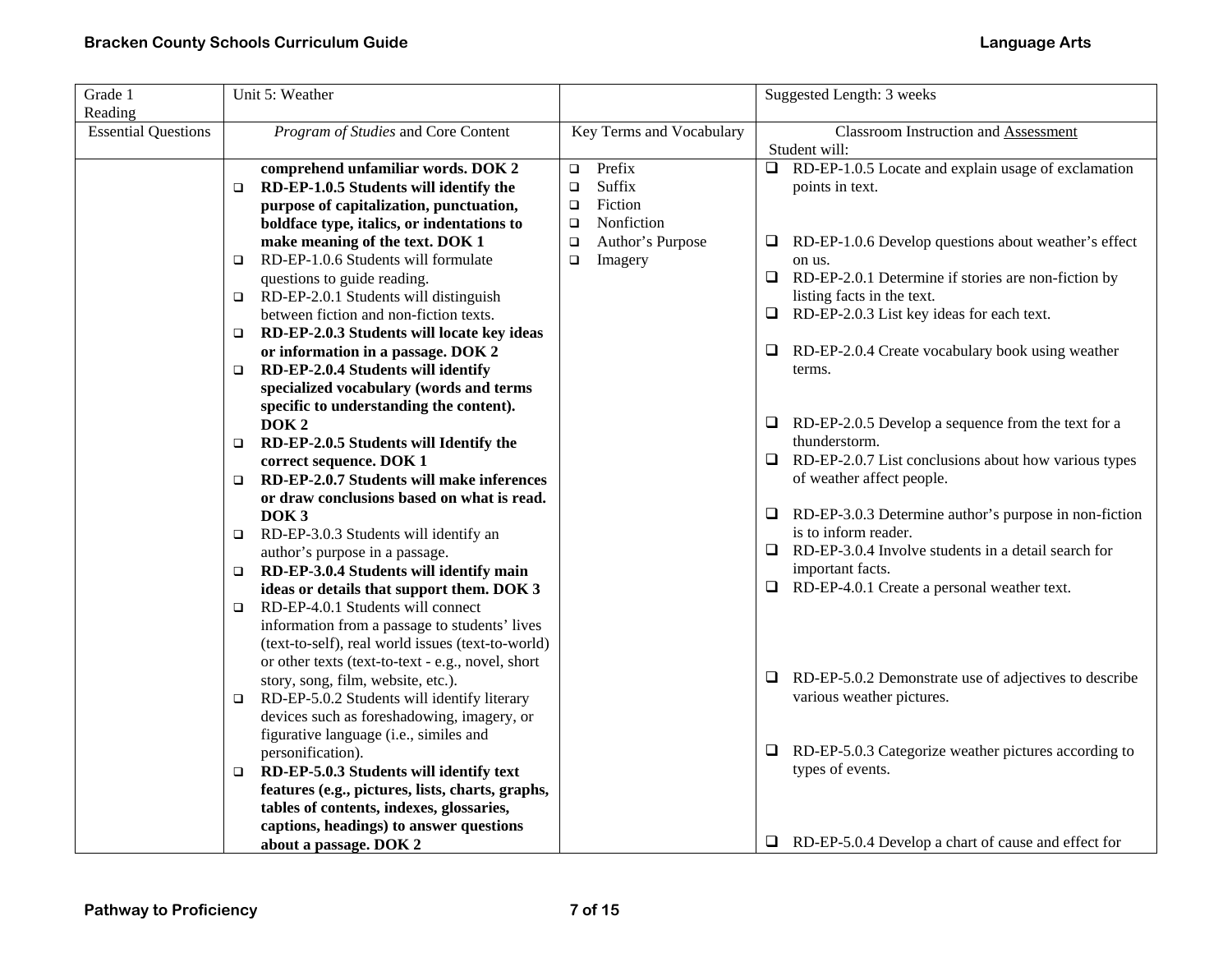| Grade 1                    | Unit 5: Weather                               |                          | Suggested Length: 3 weeks                   |
|----------------------------|-----------------------------------------------|--------------------------|---------------------------------------------|
| Reading                    |                                               |                          |                                             |
| <b>Essential Questions</b> | Program of Studies and Core Content           | Key Terms and Vocabulary | <b>Classroom Instruction and Assessment</b> |
|                            |                                               |                          | Student will:                               |
|                            | RD-EP-5.0.4 Students will identify the        |                          | types of storms.                            |
|                            | organizational pattern, used (e.g., sequence, |                          |                                             |
|                            | cause and effect, or comparison and contrast) |                          |                                             |
|                            | to understand the passage.                    |                          |                                             |

| Grade 1<br>Reading         | Unit 6: Journey                                      |                               | Suggested Length: 3 weeks                                           |  |  |
|----------------------------|------------------------------------------------------|-------------------------------|---------------------------------------------------------------------|--|--|
| <b>Essential Questions</b> | Program of Studies and Core Content                  | Key Terms and Vocabulary      | <b>Classroom Instruction and Assessment</b><br>Student will:        |  |  |
|                            | <b>Core Content</b>                                  |                               |                                                                     |  |  |
|                            |                                                      |                               |                                                                     |  |  |
| Where have you             | RD-EP-1.0.1 Students will apply word<br>$\Box$       | Monitoring<br>$\Box$          | RD-EP-1.0.1 Demonstrate word recognition strategies<br>⊔            |  |  |
| been and how               | recognition strategies (e.g., phonetic               | Clarifying<br>$\Box$          | through word knowledge activities at the beginning of               |  |  |
| did you get                | principles, context clues, structural                | Main Idea<br>$\Box$           | each story.                                                         |  |  |
| there?                     | analysis) to determine pronunciations or             | Details<br>$\Box$             |                                                                     |  |  |
|                            | meanings of words in passages. DOK 2                 | Comparing &<br>$\Box$         |                                                                     |  |  |
|                            | RD-EP-1.0.4 Students will apply the<br>$\Box$        | Contrasting                   | RD-EP-1.0.4 Explain how words ending in -er and -est<br>❏           |  |  |
|                            | meanings of common prefixes or suffixes to           | $\Box$<br>Sequencing          | takes the word to a different level such as hot $-$ hotter $-$      |  |  |
|                            | comprehend unfamiliar words. DOK 2                   | Inferences<br>$\Box$          | hottest.                                                            |  |  |
|                            | RD-EP-1.0.5 Students will identify the<br>$\Box$     | $\Box$<br>Summarizing         | RD-EP-1.0.5 List cities and states using capital letters.<br>$\Box$ |  |  |
|                            | purpose of capitalization, punctuation,              | Predicting<br>$\Box$          |                                                                     |  |  |
|                            | boldface type, italics, or indentations to           | Drawing Conclusions<br>$\Box$ |                                                                     |  |  |
|                            | make meaning of the text. DOK 1                      | $\Box$<br>Visualizing         |                                                                     |  |  |
|                            | RD-EP-1.0.6 Students will formulate<br>$\Box$        | Prefix<br>$\Box$              | RD-EP-1.0.6 Create questions connected with maps and<br>⊔           |  |  |
|                            | questions to guide reading.                          | Suffix<br>$\Box$              | journeys for concept board.                                         |  |  |
|                            | RD-EP-2.0.1 Students will distinguish<br>$\Box$      | Fiction<br>$\Box$             | RD-EP-2.0.1 Focus on the elements of realistic fiction<br>$\Box$    |  |  |
|                            | between fiction and non-fiction texts.               | Nonfiction<br>$\Box$          | as it relates to text.                                              |  |  |
|                            | RD-EP-2.0.3 Students will locate key ideas<br>$\Box$ | Author's Purpose<br>$\Box$    | RD-EP-2.0.3 Develop a chart to select key ideas from<br>❏           |  |  |
|                            | or information in a passage. DOK 2                   | $\Box$<br>Imagery             | the text.                                                           |  |  |
|                            | RD-EP-2.0.4 Students will Identify<br>$\Box$         | Classifying<br>$\Box$         | RD-EP-2.0.4 Research specialized vocabulary for use in<br>Q.        |  |  |
|                            | specialized vocabulary (words and terms              | $\Box$<br>Categorizing        | student journal.                                                    |  |  |
|                            | specific to understanding the content).              |                               |                                                                     |  |  |
|                            | DOK <sub>2</sub>                                     |                               |                                                                     |  |  |
|                            | RD-EP-2.0.5 Students will identify the<br>$\Box$     |                               | RD-EP-2.0.5 Demonstrate how to correctly sequence a<br>□            |  |  |
|                            | correct sequence. DOK 1                              |                               | text using First, Next, Then, Last squares.                         |  |  |
|                            | RD-EP-3.0.3 Students will identify an<br>$\Box$      |                               |                                                                     |  |  |
|                            | author's purpose in a passage.                       |                               |                                                                     |  |  |
|                            | RD-EP-3.0.4 Students will identify main<br>$\Box$    |                               | RD-EP-3.0.4 Locate main ideas in text after having been<br>Q.       |  |  |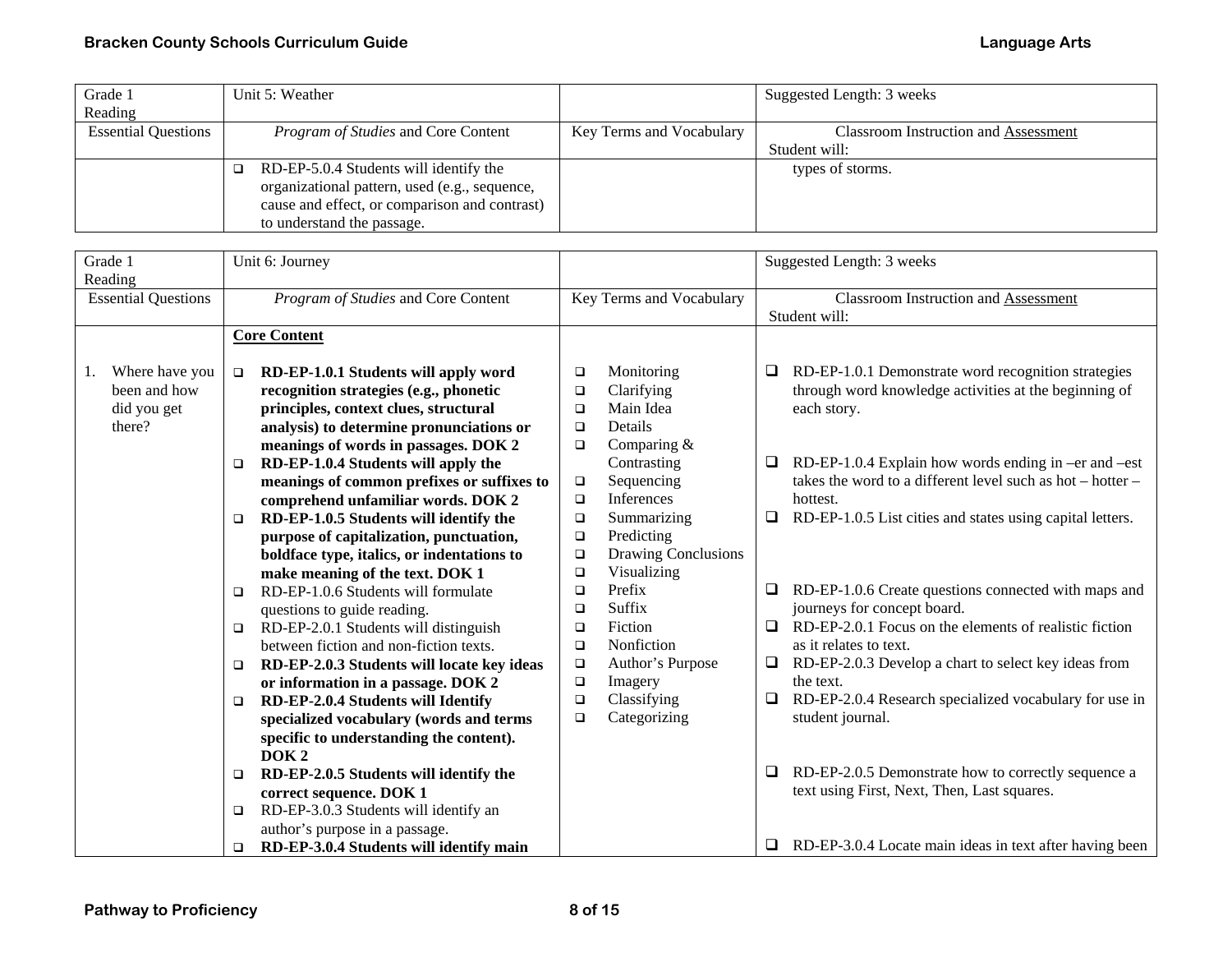| Grade 1                    | Unit 6: Journey                                   |                          | Suggested Length: 3 weeks                                      |
|----------------------------|---------------------------------------------------|--------------------------|----------------------------------------------------------------|
| Reading                    |                                                   |                          |                                                                |
| <b>Essential Questions</b> | Program of Studies and Core Content               | Key Terms and Vocabulary | <b>Classroom Instruction and Assessment</b>                    |
|                            |                                                   |                          | Student will:                                                  |
|                            | ideas or details that support them. DOK 3         |                          | given support details.                                         |
|                            | RD-EP-4.0.1 Students will connect<br>□            |                          | RD-EP-4.0.1 Discussion of real life trips as connected to<br>⊔ |
|                            | information from a passage to students' lives     |                          | the text.                                                      |
|                            | (text-to-self), real world issues (text-to-world) |                          |                                                                |
|                            | or other texts (text-to-text - e.g., novel, short |                          |                                                                |
|                            | story, song, film, website, etc.).                |                          |                                                                |
|                            | RD-EP-5.0.2 Students will identify literary<br>□  |                          | RD-EP-5.0.2 Display terms and vocabulary using                 |
|                            | devices such as foreshadowing, imagery, or        |                          | imagery in journals and writing centers.                       |
|                            | figurative language (similes and                  |                          |                                                                |
|                            | personification).                                 |                          |                                                                |
|                            | RD-EP-5.0.3 Students will identify text<br>$\Box$ |                          | RD-EP-5.0.3 Create a graph of favorite class trips.<br>u       |
|                            | features (e.g., pictures, lists, charts, graphs,  |                          |                                                                |
|                            | tables of contents, indexes, glossaries,          |                          |                                                                |
|                            | captions, headings) to answer questions           |                          |                                                                |
|                            | about a passage. DOK 2                            |                          |                                                                |
|                            | RD-EP-5.0.4 Students will identify the<br>$\Box$  |                          | RD-EP-5.0.4 Use a comparison chart to contrast<br>⊔            |
|                            | organizational pattern, used (e.g., sequence,     |                          | differences between two trips in the text.                     |
|                            | cause and effect, or comparison and contrast)     |                          |                                                                |
|                            | to understand the passage.                        |                          |                                                                |

| Grade 1                    | Unit 7: Keep Trying                            |                          | Suggested Length: $3 - 4$ weeks                              |
|----------------------------|------------------------------------------------|--------------------------|--------------------------------------------------------------|
| Reading                    |                                                |                          |                                                              |
| <b>Essential Questions</b> | Program of Studies and Core Content            | Key Terms and Vocabulary | <b>Classroom Instruction and Assessment</b>                  |
|                            |                                                |                          | Student will:                                                |
|                            | <b>Core Content</b>                            |                          |                                                              |
|                            |                                                |                          |                                                              |
| When is a time             | RD-EP-1.0.1 Students will apply word<br>$\Box$ | Setting<br>□             | RD-EP-1.0.1 Demonstrate word recognition strategies<br>⊔     |
| when you had               | recognition strategies (e.g., phonetic         | Plot<br>❏                | through word knowledge activities at the beginning of        |
| to persevere to            | principles, context clues, structural          | Predicting<br>□          | each story.                                                  |
| accomplish a               | analysis) to determine pronunciations or       | Summarizing<br>□         |                                                              |
| task?                      | meanings of words in passages. DOK 2           | Cause & Effect<br>□      |                                                              |
|                            | RD-EP-1.0.6 Students will formulate<br>□       | Drawing Conclusions<br>◻ | RD-EP-1.0.6 Create questions on how and why people<br>$\Box$ |
|                            | questions to guide reading.                    | Monitoring &<br>□        | should keep trying.                                          |
|                            | RD-EP-2.0.2 Students will describe<br>□        | Clarifying               | RD-EP-2.0.2 Complete story web on characters, plot,<br>❏     |
|                            | characters, plot, setting, or                  | Main Idea<br>□           | setting and problem.                                         |
|                            | problem/solution of a passage. DOK 3           | <b>Details</b><br>$\Box$ |                                                              |
|                            | RD-EP-2.0.3 Students will locate key ideas     | Sequence<br>◻            | RD-EP-2.0.3 Chart key information found by students.<br>□    |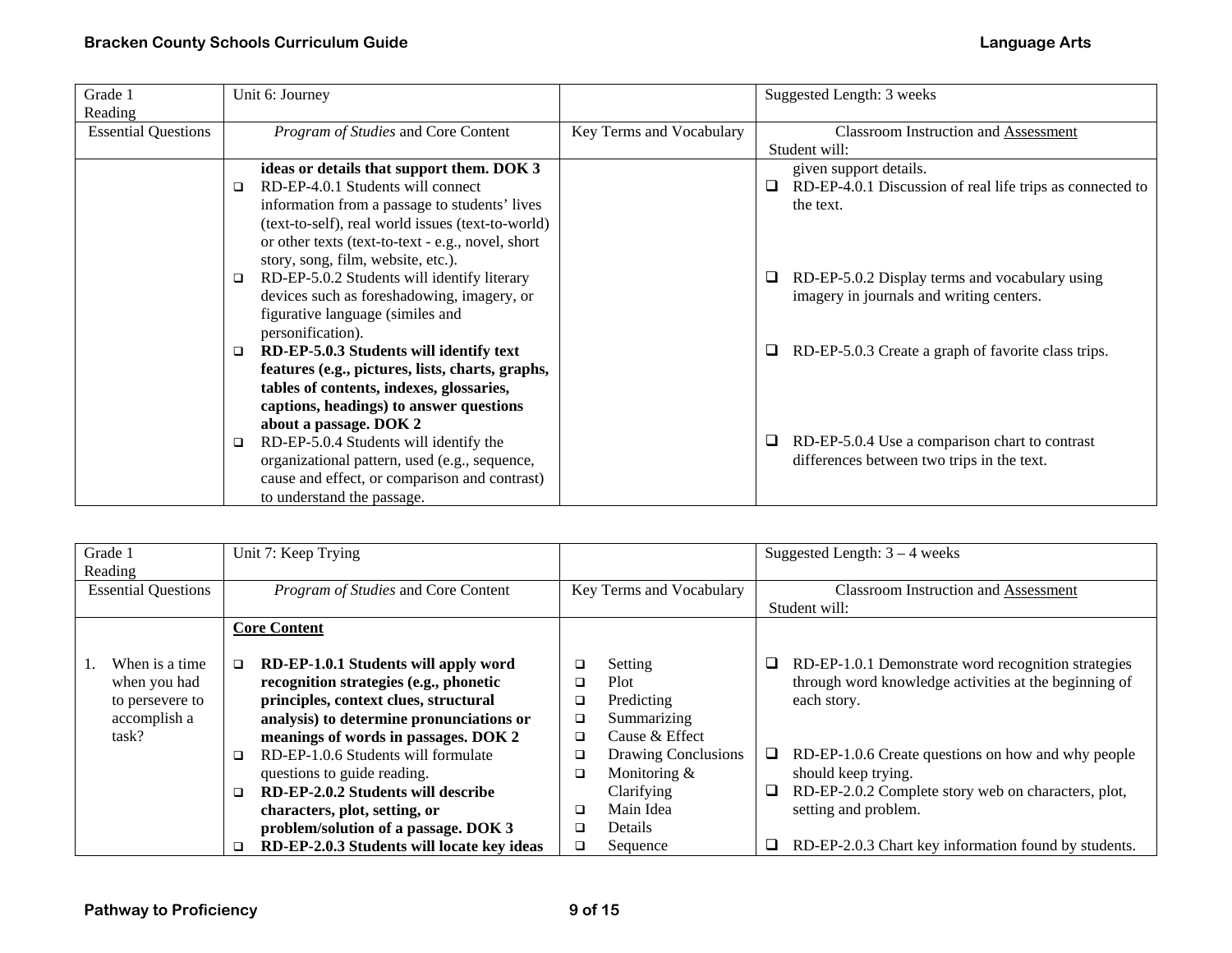| Grade 1                    |        | Unit 7: Keep Trying                               |        |                          |   | Suggested Length: $3 - 4$ weeks                                               |
|----------------------------|--------|---------------------------------------------------|--------|--------------------------|---|-------------------------------------------------------------------------------|
| Reading                    |        |                                                   |        |                          |   |                                                                               |
| <b>Essential Questions</b> |        | Program of Studies and Core Content               |        | Key Terms and Vocabulary |   | <b>Classroom Instruction and Assessment</b>                                   |
|                            |        |                                                   |        |                          |   | Student will:                                                                 |
|                            |        | or information in a passage. DOK 2                | $\Box$ | Visualizing              |   |                                                                               |
|                            | $\Box$ | RD-EP-2.0.4 Students will identify                | $\Box$ | Author's Purpose         | ⊔ | RD-EP-2.0.4 Create a vocabulary reference book, using                         |
|                            |        | specialized vocabulary (words and terms           | $\Box$ | Imagery                  |   | specific vocabulary.                                                          |
|                            |        | specific to understanding the content).           |        |                          |   |                                                                               |
|                            |        | DOK <sub>2</sub>                                  |        |                          |   |                                                                               |
|                            | $\Box$ | RD-EP-2.0.5 Students will identify the            |        |                          | ⊔ | RD-EP-2.0.5 Sequence the story The Kite by using                              |
|                            |        | correct sequence. DOK 1                           |        |                          |   | sentence strips.                                                              |
|                            | $\Box$ | RD-EP-3.0.3 Students will identify an             |        |                          | □ | RD-EP-3.0.3 Determine if the purpose of story is to                           |
|                            |        | author's purpose in a passage.                    |        |                          |   | inform, entertain or persuade.                                                |
|                            | $\Box$ | RD-EP-3.0.4 Students will identify main           |        |                          |   |                                                                               |
|                            |        | ideas or details that support them. DOK 3         |        |                          |   |                                                                               |
|                            | $\Box$ | RD-EP-4.0.1 Students will connect                 |        |                          | 0 | RD-EP-4.0.1 Connect real-life struggles to unit theme.                        |
|                            |        | information from a passage to students' lives     |        |                          |   |                                                                               |
|                            |        | (text-to-self), real world issues (text-to-world) |        |                          |   |                                                                               |
|                            |        | or other texts (text-to-text - e.g., novel, short |        |                          |   |                                                                               |
|                            |        | story, song, film, website, etc.).                |        |                          |   |                                                                               |
|                            | ▫      | RD-EP-5.0.2 Students will identify literary       |        |                          | 0 | RD-EP-5.0.2 Explain how personification is necessary                          |
|                            |        | devices such as foreshadowing, imagery, or        |        |                          |   | in the stories in this unit.                                                  |
|                            |        | figurative language (similes and                  |        |                          |   |                                                                               |
|                            |        | personification).                                 |        |                          |   |                                                                               |
|                            | $\Box$ | RD-EP-5.0.3 Students will identify text           |        |                          | ❏ | $RD$ -EP-5.0.3 Recognize test feature – table of contents<br>in student book. |
|                            |        | features (e.g., pictures, lists, charts, graphs,  |        |                          |   |                                                                               |
|                            |        | tables of contents, indexes, glossaries,          |        |                          |   |                                                                               |
|                            |        | captions, headings) to answer questions           |        |                          |   |                                                                               |
|                            |        | about a passage. DOK 2                            |        |                          | □ | RD-EP-5.0.4 Develop a cause and effect diagram for                            |
|                            | $\Box$ | RD-EP-5.0.4 Students will identify the            |        |                          |   |                                                                               |
|                            |        | organizational pattern, used (e.g., sequence,     |        |                          |   | story The Kite.                                                               |
|                            |        | cause and effect, or comparison and contrast)     |        |                          |   |                                                                               |
|                            |        | to understand the passage.                        |        |                          |   |                                                                               |

| Grade 1                    | Unit 8: Games                              |                          | Suggested Length: $3 - 4$ weeks                     |
|----------------------------|--------------------------------------------|--------------------------|-----------------------------------------------------|
| Reading                    |                                            |                          |                                                     |
| <b>Essential Questions</b> | <i>Program of Studies</i> and Core Content | Key Terms and Vocabulary | Classroom Instruction and Assessment                |
|                            |                                            |                          | Student will:                                       |
|                            | Core Content                               |                          |                                                     |
| Why are rules              | RD-EP-1.0.1 Students will apply word       | Compound word            | RD-EP-1.0.1 Demonstrate word recognition strategies |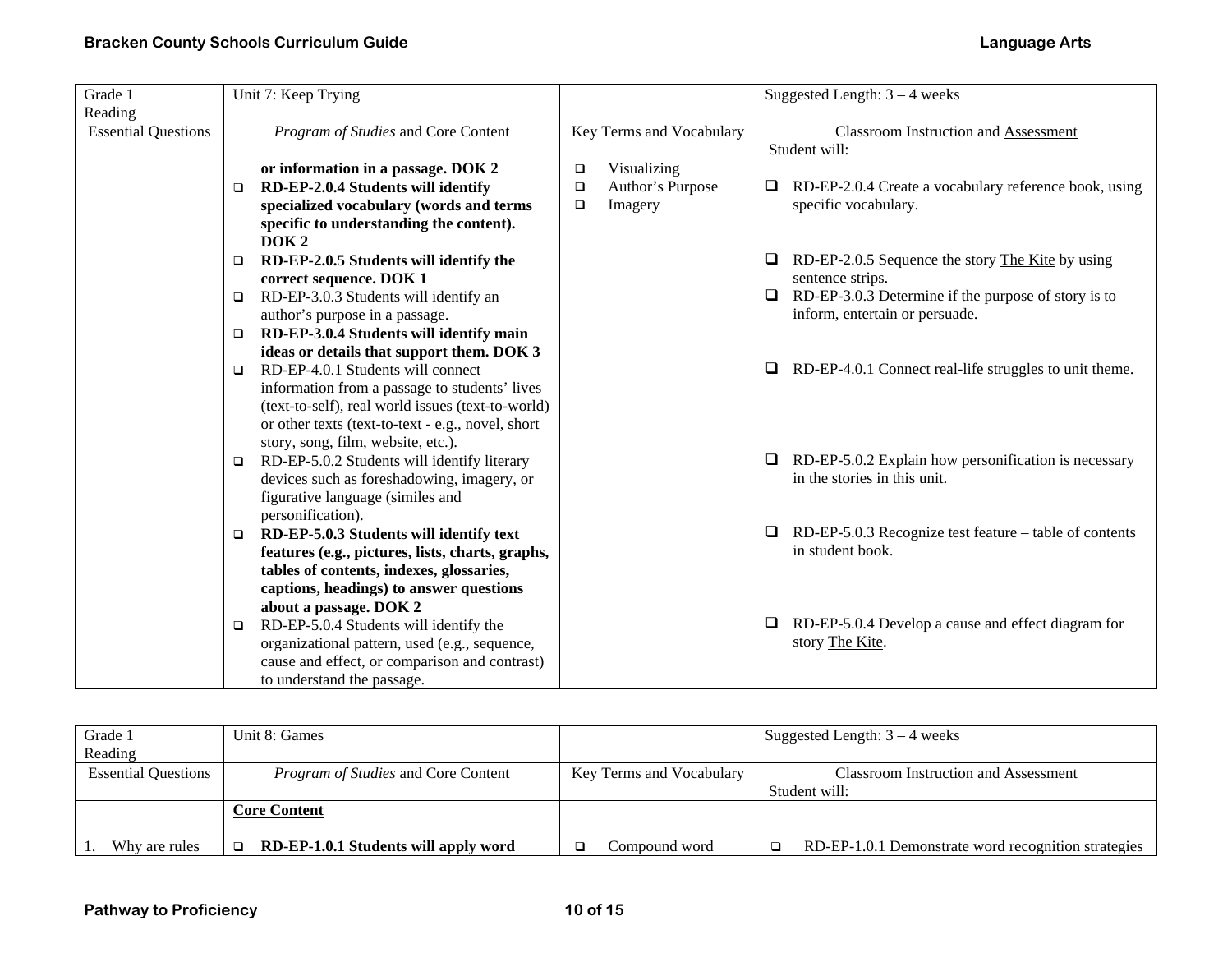| Grade 1<br>Reading         |        | Unit 8: Games                              |                  |                          |        | Suggested Length: $3 - 4$ weeks                        |
|----------------------------|--------|--------------------------------------------|------------------|--------------------------|--------|--------------------------------------------------------|
| <b>Essential Questions</b> |        | Program of Studies and Core Content        |                  | Key Terms and Vocabulary |        | <b>Classroom Instruction and Assessment</b>            |
|                            |        |                                            |                  |                          |        | Student will:                                          |
| important when             |        | recognition strategies (e.g., phonetic     | $\Box$           | Synonym                  |        | through phonics and fluency activities at he beginning |
| playing games              |        | principles, context clues, structural      | $\Box$           | Antonym                  |        | of every story. DOK 2                                  |
| with friends?              |        | analysis) to determine pronunciations or   | $\Box$           | Prefix                   |        |                                                        |
|                            |        | meanings of words in passages. DOK 2       | $\Box$           | Suffix                   |        |                                                        |
|                            | $\Box$ | RD-EP-1.0.2 Students will apply            | $\Box$           | Figurative Language      | $\Box$ | RD-EP-1.0.2 Play the "Game of Piggle"                  |
|                            |        | knowledge of synonyms, antonyms, or        | $\Box$           | Summarizing              |        | Synonym/antonym/compound word memory game.             |
|                            |        | compound words for comprehension. DOK      | $\Box$           | Sequencing               |        | DOK <sub>2</sub>                                       |
|                            |        | $\overline{2}$                             | $\Box$           | Compare & Contrast       |        |                                                        |
|                            | $\Box$ | RD-EP-1.0.4 Students will apply the        | $\Box$           | Monitoring &             |        |                                                        |
|                            |        | meanings of common prefixes or suffixes to |                  | Clarifying               |        |                                                        |
|                            |        | comprehend unfamiliar words. DOK 2         | $\Box$           | Main Ideas               | $\Box$ | RD-EP-1.0.6 Formulate questions to guide reading       |
|                            | $\Box$ | RD-EP-1.0.6 Students will formulate        | $\Box$           | Details                  |        | through reading and responding activities. DOK 2       |
|                            |        | questions to guide reading.                | $\Box$           | Predicting               | $\Box$ | RD-EP-1.0.6 Formulate questions to apply to concept    |
|                            |        |                                            | $\Box$           | Visualizing              |        | question board. DOK 2                                  |
|                            |        |                                            | $\Box$           | Drawing Conclusions      |        |                                                        |
|                            |        |                                            | $\Box$           | Cause & Effect           | $\Box$ | RD-EP-2.0.1 Read a text and analyze if the story is    |
|                            | $\Box$ | RD-EP-2.0.1 Students will distinguish      | $\Box$           | Author's Purpose         |        | fact or non-fiction. DOK 2                             |
|                            |        | between fiction and non-fiction texts.     | $\Box$<br>$\Box$ | Imagery<br>Plot          | $\Box$ | RD-EP-2.0.2 Identify the characters, plot, setting and |
|                            | $\Box$ | RD-EP-2.0.2 Students will describe         | $\Box$           | Fiction                  |        | problem/solution of a passage by completing a story    |
|                            |        | characters, plot, setting, or              | $\Box$           | Nonfiction               |        | map. DOK 2                                             |
|                            |        | problem/solution of a passage. DOK 3       | $\Box$           | Inferences               |        |                                                        |
|                            |        |                                            |                  |                          | $\Box$ | RD-EP-2.0.3 Discuss ideas and information from each    |
|                            | $\Box$ | RD-EP-2.0.3 Students will locate key ideas |                  |                          |        | story through comprehension strategies. DOK 2          |
|                            |        | or information in a passage. DOK 2         |                  |                          |        |                                                        |
|                            |        |                                            |                  |                          | $\Box$ | RD-EP-2.0.4 Identify specialized vocabulary for each   |
|                            | $\Box$ | RD-EP-2.0.4 Students will Identify         |                  |                          |        | story by using context clues. DOK 2                    |
|                            |        | specialized vocabulary (words and terms    |                  |                          |        |                                                        |
|                            |        | specific to understanding the content).    |                  |                          |        |                                                        |
|                            |        | DOK <sub>2</sub>                           |                  |                          |        |                                                        |
|                            | $\Box$ | RD-EP-2.0.5 Students will identify the     |                  |                          |        |                                                        |
|                            |        | correct sequence. DOK 1                    |                  |                          |        |                                                        |
|                            |        |                                            |                  |                          | $\Box$ | RD-EP-2.0.7 Make inference or draw conclusions on      |
|                            | $\Box$ | RD-EP-2.0.7 Students will make inferences  |                  |                          |        | what is read by giving examples form the story. DOK    |
|                            |        | or draw conclusions based on what is read. |                  |                          |        | $\mathfrak{D}$                                         |
|                            |        | DOK <sub>3</sub>                           |                  |                          |        |                                                        |
|                            |        |                                            |                  |                          |        |                                                        |
|                            | $\Box$ | RD-EP-3.0.2 Students will explain how a    |                  |                          | $\Box$ | RD-EP-3.0.2 Explain how a conflict is resolved by      |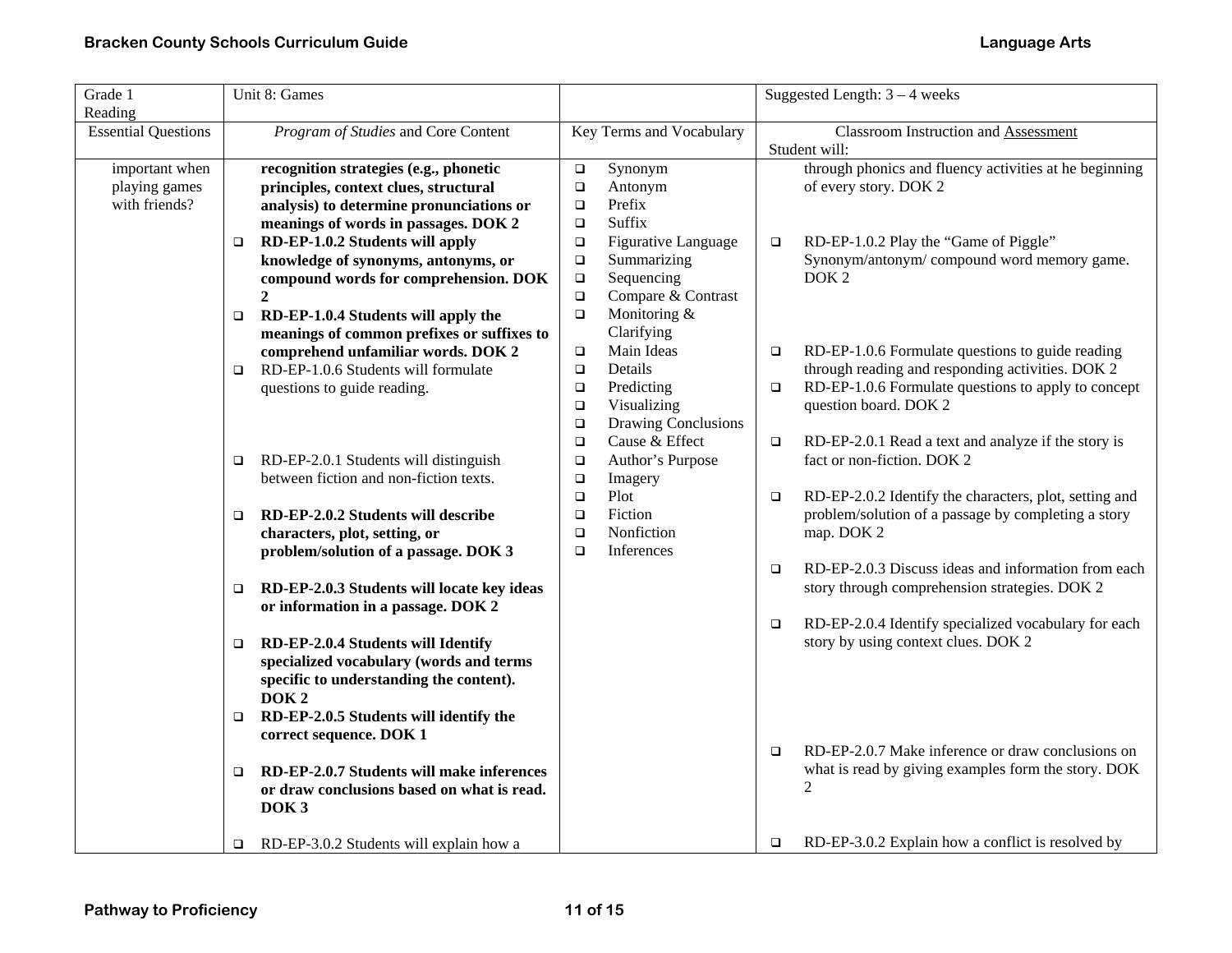| Grade 1                    | Unit 8: Games                                                                              |                          | Suggested Length: $3 - 4$ weeks                                                                           |
|----------------------------|--------------------------------------------------------------------------------------------|--------------------------|-----------------------------------------------------------------------------------------------------------|
| Reading                    |                                                                                            |                          |                                                                                                           |
| <b>Essential Questions</b> | Program of Studies and Core Content                                                        | Key Terms and Vocabulary | <b>Classroom Instruction and Assessment</b>                                                               |
|                            |                                                                                            |                          | Student will:                                                                                             |
|                            | conflict in a passage is resolved.                                                         |                          | completing a graphic organizer. DOK 3                                                                     |
|                            | RD-EP-3.0.3 Students will identify an<br>□                                                 |                          | RD-EP-3.0.3 Identify an author's purpose in a passage<br>$\Box$                                           |
|                            | author's purpose in a passage.                                                             |                          | by reading the passage and discussing aloud. DOK 2                                                        |
|                            | RD-EP-3.0.4 Students will identify main<br>□<br>ideas or details that support them. DOK 3  |                          | RD-EP-3.0.4 Identify main idea/details of a passage<br>$\Box$<br>by completing a graphic organizer. DOK 2 |
|                            | RD-EP-3.0.6 Students will identify<br>$\Box$<br>information in a passage that is supported |                          | RD-EP-3.0.6 Connect information in a passage<br>□<br>supported by a fact by reading the passage. DOK 2    |
|                            | by fact. DOK 2<br>RD-EP-4.0.1 Students will connect<br>□                                   |                          |                                                                                                           |
|                            | information from a passage to students' lives                                              |                          |                                                                                                           |
|                            | (text-to-self), real world issues (text-to-world)                                          |                          |                                                                                                           |
|                            | or other texts (text-to-text - e.g., novel, short<br>story, song, film, website, etc.).    |                          |                                                                                                           |
|                            | RD-EP-5.0.3 Students will identify text<br>□                                               |                          | RD-EP-5.0.3 Identify text features to answer questions<br>$\Box$                                          |
|                            | features (e.g., pictures, lists, charts, graphs,                                           |                          | about a passage by teacher modeling. DOK 2                                                                |
|                            | tables of contents, indexes, glossaries,                                                   |                          |                                                                                                           |
|                            | captions, headings) to answer questions                                                    |                          |                                                                                                           |
|                            | about a passage. DOK 2                                                                     |                          |                                                                                                           |
|                            | RD-EP-5.0.4 Students will identify the<br>□                                                |                          | RD-EP-5.0.4 Identify organization pattern used to<br>$\Box$                                               |
|                            | organizational pattern, used (e.g., sequence,                                              |                          | understand the passage by teacher modeling                                                                |
|                            | cause and effect, or comparison and contrast)                                              |                          | comprehension skills. DOK 2                                                                               |
|                            | to understand the passage.                                                                 |                          |                                                                                                           |

| Grade 1<br>Reading                             | Unit 9: Being Afraid                                                                                                                                                                                                                     |                                                                              | Suggested Length: $3 - 4$ weeks                                                                                                       |
|------------------------------------------------|------------------------------------------------------------------------------------------------------------------------------------------------------------------------------------------------------------------------------------------|------------------------------------------------------------------------------|---------------------------------------------------------------------------------------------------------------------------------------|
| <b>Essential Questions</b>                     | Program of Studies and Core Content                                                                                                                                                                                                      | Key Terms and Vocabulary                                                     | <b>Classroom Instruction and Assessment</b><br>Student will:                                                                          |
| When and how<br>did you<br>overcome a<br>fear? | <b>Core Content</b><br>RD-EP-1.0.1 Students will apply word<br>o.<br>recognition strategies (e.g., phonetic<br>principles, context clues, structural<br>analysis) to determine pronunciations or<br>meanings of words in passages. DOK 2 | Setting<br>Plot<br>Dialogue<br><b>Figurative Language</b><br>□<br>Predicting | RD-EP-1.0.1 Demonstrate word recognition strategies<br>$\Box$<br>through word knowledge activities at the beginning of<br>each story. |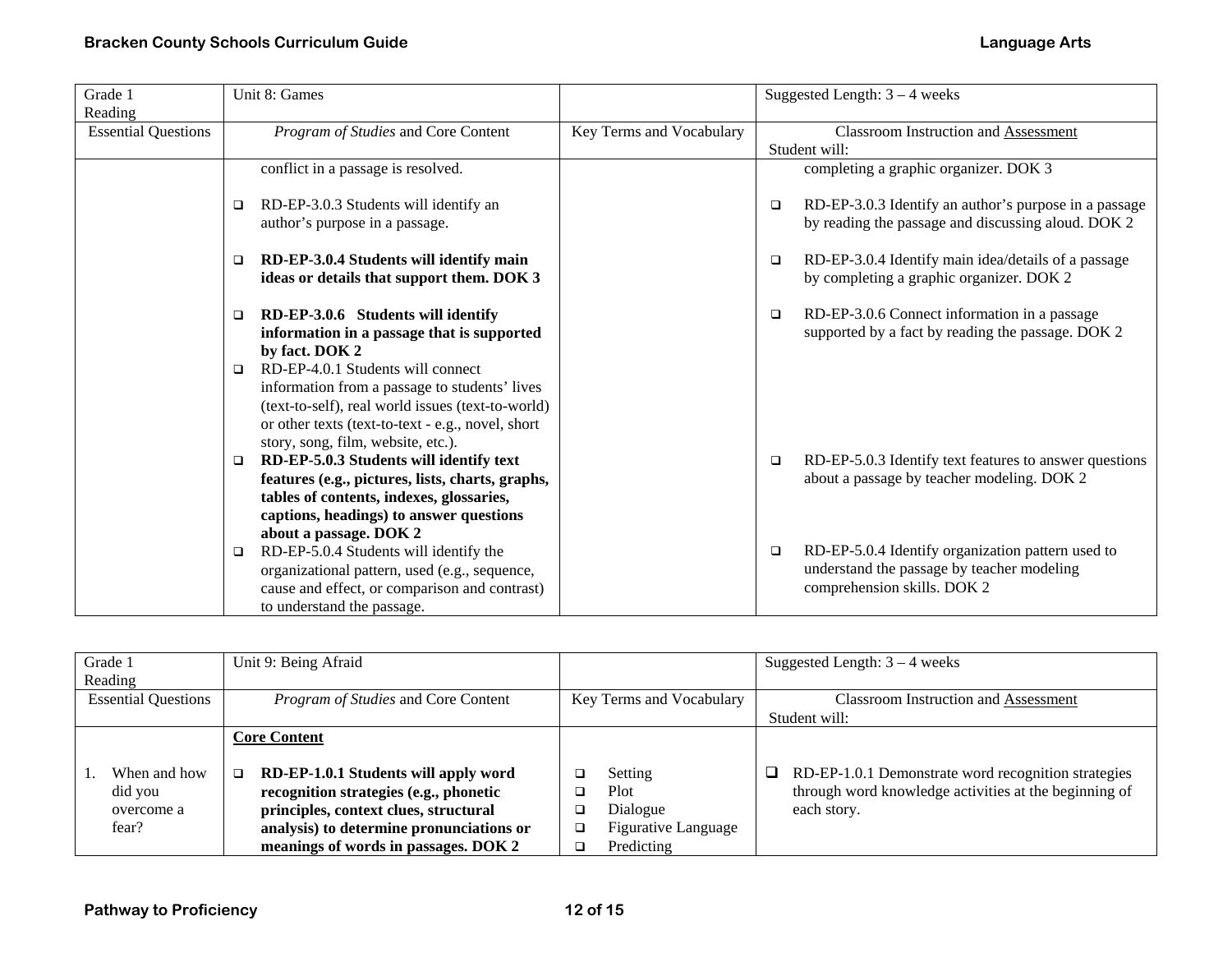| Grade 1<br>Reading         | Unit 9: Being Afraid                                                                                                                                                                                                                                                               |                                                                                                | Suggested Length: $3 - 4$ weeks                                                                                                                               |
|----------------------------|------------------------------------------------------------------------------------------------------------------------------------------------------------------------------------------------------------------------------------------------------------------------------------|------------------------------------------------------------------------------------------------|---------------------------------------------------------------------------------------------------------------------------------------------------------------|
| <b>Essential Questions</b> | Program of Studies and Core Content                                                                                                                                                                                                                                                | Key Terms and Vocabulary                                                                       | <b>Classroom Instruction and Assessment</b><br>Student will:                                                                                                  |
|                            | RD-EP-1.0.2 Students will apply<br>$\Box$<br>knowledge of synonyms, antonyms, or<br>compound words for comprehension. DOK<br>$\overline{2}$                                                                                                                                        | Drawing Conclusions<br>$\Box$<br>$\Box$<br>Visualizing<br>Monitoring &<br>$\Box$<br>Clarifying | RD-EP-1.0.2 Determine synonyms that can replace<br>$\Box$<br>specific vocabulary words in the text.<br>RD-EP-1.0.6 Create questions connected with Being<br>⊔ |
|                            | RD-EP-1.0.6 Students will formulate<br>o.<br>questions to guide reading.                                                                                                                                                                                                           | Summarizing<br>$\Box$<br>Classifying $&$<br>$\Box$                                             | Afraid theme for concept board.<br>$\Box$ RD-EP-2.0.1 Determine whether text is fiction or non-                                                               |
|                            | RD-EP-2.0.1 Students will distinguish<br>$\Box$<br>between fiction and non-fiction texts.                                                                                                                                                                                          | Categorizing<br>Compare & Contrast<br>$\Box$                                                   | fiction using elements to distinguish.<br>RD-EP-2.0.2 Complete story map.                                                                                     |
|                            | RD-EP-2.0.2 Students will describe<br>$\Box$<br>characters, plot, setting, or                                                                                                                                                                                                      | Main Idea<br>$\Box$<br>Details<br>$\Box$                                                       |                                                                                                                                                               |
|                            | problem/solution of a passage. DOK 3<br>RD-EP-2.0.4 Students will identify<br>$\Box$<br>specialized vocabulary (words and terms<br>specific to understanding the content).                                                                                                         | Imagery<br>$\Box$                                                                              | RD-EP-2.0.4 Connect specialized vocabulary and<br>⊔<br>synonyms for use in student journal.                                                                   |
|                            | DOK <sub>2</sub><br>RD-EP-2.0.7 Students will make inferences<br>$\Box$<br>or draw conclusions based on what is read.                                                                                                                                                              |                                                                                                | RD-EP-2.0.7 Use context clues from passages to draw<br>⊔<br>conclusions and make inferences concerning the text.                                              |
|                            | DOK <sub>3</sub><br>RD-EP-3.0.2 Students will explain how a<br>□<br>conflict in a passage is resolved.                                                                                                                                                                             |                                                                                                | RD-EP-3.0.2 Define conflict and designate passages<br>u.<br>where conflict has been resolved.                                                                 |
|                            | RD-EP-3.0.3 Students will identify an<br>$\Box$<br>author's purpose in a passage. DOK 2<br>RD-EP-3.0.4 Students will identify main<br>▫                                                                                                                                            |                                                                                                | RD-EP-3.0.4 Determine Main Idea of text and chart<br>⊔.<br>details which show support.                                                                        |
|                            | ideas or details that support them. DOK 3<br>RD-EP-4.0.1 Students will connect<br>$\Box$<br>information from a passage to students' lives                                                                                                                                          |                                                                                                | RD-EP-4.0.1 Connect text to real world by reading other<br>⊔<br>text using same theme.                                                                        |
|                            | (text-to-self), real world issues (text-to-world)<br>or other texts (text-to-text - e.g., novel, short<br>story, song, film, website, etc.).<br>RD-EP-5.0.2 Students will identify literary<br>□<br>devices such as foreshadowing, imagery, or<br>figurative language (similes and |                                                                                                | $\Box$ RD-EP-5.0.2 Apply knowledge of literary devices –<br>foreshadowing to explain text connection to fear.                                                 |
|                            | personification).<br>RD-EP-5.0.3 Students will identify text<br>□<br>features (e.g., pictures, lists, charts, graphs,                                                                                                                                                              |                                                                                                | RD-EP-5.0.3 Create chart of things students might be<br>$\Box$<br>afraid of.                                                                                  |
|                            | tables of contents, indexes, glossaries,<br>captions, headings) to answer questions<br>about a passage. DOK 2                                                                                                                                                                      |                                                                                                | $\Box$ RD-EP-5.0.4 Demonstrate use of drawing conclusions                                                                                                     |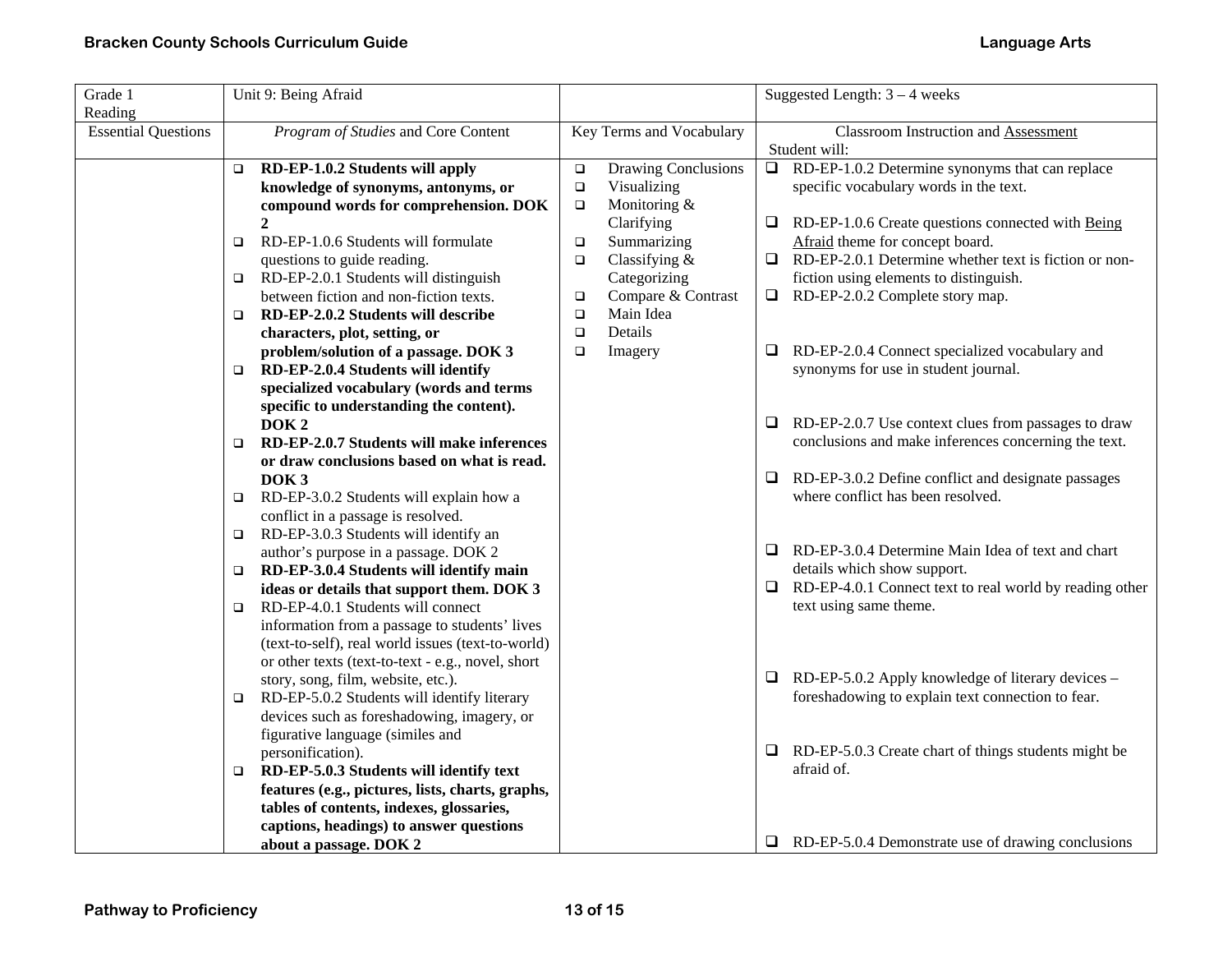## **Bracken County Schools Curriculum Guide Language Arts**

| Grade 1                    | Unit 9: Being Afraid                          |                          | Suggested Length: $3 - 4$ weeks             |
|----------------------------|-----------------------------------------------|--------------------------|---------------------------------------------|
| Reading                    |                                               |                          |                                             |
| <b>Essential Questions</b> | Program of Studies and Core Content           | Key Terms and Vocabulary | <b>Classroom Instruction and Assessment</b> |
|                            |                                               |                          | Student will:                               |
|                            | RD-EP-5.0.4 Students will identify the        |                          | thru use of context clue.                   |
|                            | organizational pattern, used (e.g., sequence, |                          |                                             |
|                            | cause and effect, or comparison and contrast) |                          |                                             |
|                            | to understand the passage.                    |                          |                                             |

| Grade 1                          |                                     | Unit 10: Homes                             |        |                          |   | Suggested Length: $3 - 4$ weeks                              |  |  |
|----------------------------------|-------------------------------------|--------------------------------------------|--------|--------------------------|---|--------------------------------------------------------------|--|--|
| Reading                          |                                     |                                            |        |                          |   |                                                              |  |  |
| <b>Essential Questions</b>       | Program of Studies and Core Content |                                            |        | Key Terms and Vocabulary |   | <b>Classroom Instruction and Assessment</b><br>Student will: |  |  |
|                                  |                                     | <b>Core Content</b>                        |        |                          |   |                                                              |  |  |
|                                  |                                     |                                            |        |                          |   |                                                              |  |  |
| Why is shelter<br>$\mathbf{I}$ . | $\Box$                              | RD-EP-1.0.1 Students will apply word       | □      | Nonfiction               | ❏ | RD-EP-1.0.1 Demonstrate word recognition strategies          |  |  |
| important for                    |                                     | recognition strategies (e.g., phonetic     | □      | Fiction                  |   | through word knowledge activities at the beginning of        |  |  |
| people and                       |                                     | principles, context clues, structural      | □      | Setting                  |   | each story.                                                  |  |  |
| animals?                         |                                     | analysis) to determine pronunciations or   | $\Box$ | Dialogue                 |   |                                                              |  |  |
|                                  |                                     | meanings of words in passages. DOK 2       | $\Box$ | Summarizing              |   |                                                              |  |  |
|                                  | $\Box$                              | RD-EP-1.0.2 Students will apply            | $\Box$ | Monitoring &             | ⊔ | RD-EP-1.0.2 Complete activity of creating compound           |  |  |
|                                  |                                     | knowledge of synonyms, antonyms, or        |        | Clarifying               |   | words from two-word list.                                    |  |  |
|                                  |                                     | compound words for comprehension. DOK      | $\Box$ | Classifying &            |   |                                                              |  |  |
|                                  |                                     |                                            |        | Categorizing             | □ | RD-EP-1.0.5 Determine when contractions and                  |  |  |
|                                  | □                                   | RD-EP-1.0.5 Students will identify the     | $\Box$ | Visualizing              |   | apostrophes should be used in text. Find these in other      |  |  |
|                                  |                                     | purpose of capitalization, punctuation,    | □      | Compare & Contrast       |   | text.                                                        |  |  |
|                                  |                                     | boldface type, italics, or indentations to | □      | Main Idea                |   |                                                              |  |  |
|                                  |                                     | make meaning of the text. DOK 1            | □      | Details                  | ⊔ | RD-EP-1.0.6 Develop questions connected to unit theme        |  |  |
|                                  | $\Box$                              | RD-EP-1.0.6 Students will formulate        | □      | Predicting               |   | Homes for concept board.                                     |  |  |
|                                  |                                     | questions to guide reading.                | □      | Inferences               | □ | RD-EP-2.0.1 Use a fiction or non-fiction checklists to       |  |  |
|                                  | $\Box$                              | RD-EP-2.0.1 Students will distinguish      | □      | Cause & Effect           |   | determine which the text is.                                 |  |  |
|                                  |                                     | between fiction and non-fiction texts.     | □      | Compound Words           | ⊔ | RD-EP-2.0.2 Develop student created story web to             |  |  |
|                                  | □                                   | RD-EP-2.0.2 Students will describe         | □      | <b>Informative Text</b>  |   | display story elements.                                      |  |  |
|                                  |                                     | characters, plot, setting, or              | □      | Imagery                  |   |                                                              |  |  |
|                                  |                                     | problem/solution of a passage. DOK 3       |        |                          | □ | RD-EP-2.0.4 Complete student vocabulary booklet              |  |  |
|                                  | $\Box$                              | RD-EP-2.0.4 Students will identify         |        |                          |   | using specific vocabulary from text.                         |  |  |
|                                  |                                     | specialized vocabulary (words and terms    |        |                          |   |                                                              |  |  |
|                                  |                                     | specific to understanding the content).    |        |                          |   |                                                              |  |  |